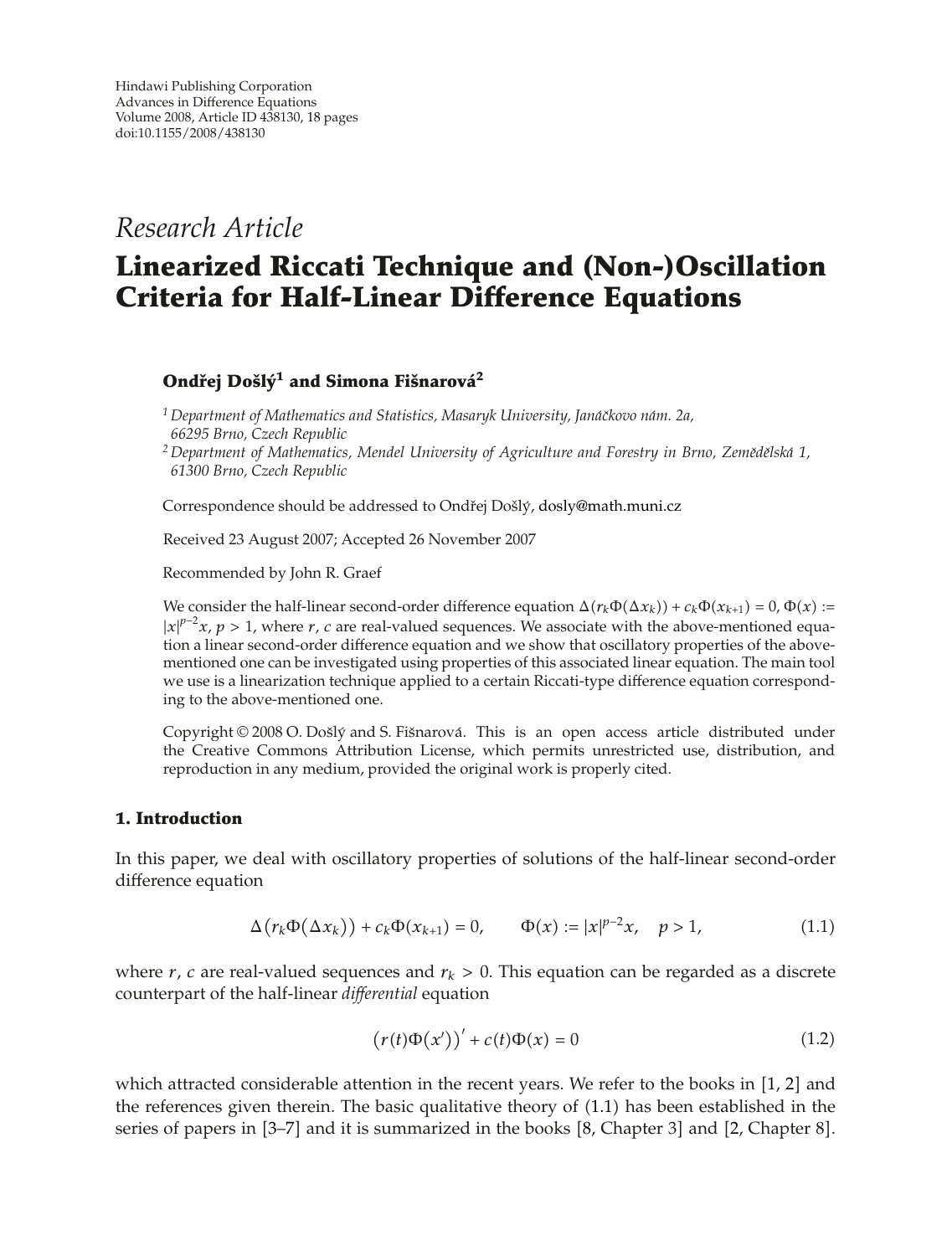It is known that oscillatory properties of  $(1.1)$  are very similar to those of the second-order Sturm-Liouville difference equation (which is a special case of  $p = 2$  in (1.1)):

$$
\Delta(r_k \Delta x_k) + c_k x_{k+1} = 0. \tag{1.3}
$$

In particular, the discrete linear Sturmian theory extends verbatim to  $(1.1)$ , and hence this equation can be classified as oscillatory or nonoscillatory. We will recall elements of the oscillation theory of  $(1.1)$  in more detail in the next section.

The basic idea of the discrete linearization technique which we establish in this paper is motivated by the paper of Elbert and Schneider [9], where the second-order half-linear *differential* equation

$$
\left(\Phi(x')\right)' + \frac{\gamma_p}{t^p}\Phi(x) + 2\left(\frac{p-1}{p}\right)^{p-1}\frac{\delta(t)}{t^p}\Phi(x) = 0, \quad \gamma_p := \left(\frac{p-1}{p}\right)^p,\tag{1.4}
$$

is viewed as a perturbation of the Euler-type half-linear differential equation

$$
\left(\Phi(x')\right)' + \frac{\gamma_p}{t^p}\Phi(x) = 0,\tag{1.5}
$$

and oscillatory properties of  $(1.4)$  are studied via the *linear* equation

$$
(ty')' + \frac{\delta(t)}{t}y = 0\tag{1.6}
$$

under the assumption that  $\int_t^{\infty} \delta(s)/s \, ds \ge 0$  for large *t*. In particular, the following statements are presented in [9].

- (i) Let  $p \ge 2$  and let linear equation (1.6) be nonoscillatory. Then (1.4) is also nonoscillatory.
- (ii) Let  $p \in (1,2]$  and let half-linear equation  $(1.4)$  be nonoscillatory. Then linear equation  $(1.6)$ *is also nonoscillatory.*

The linearization technique for (1.2) has been further developed in [10–12]; see also references given therein.

In our paper, we introduce a similar linearization technique for the investigation of oscillatory properties of  $(1.1)$ . This equation is regarded as a perturbation of the nonoscillatory equation of the same form:

$$
\Delta(r_k \Phi(\Delta x_k)) + \tilde{c}_k \Phi(x_{k+1}) = 0, \qquad (1.7)
$$

and oscillatory properties of solutions of  $(1.1)$  are related to those of the linear second-order difference equation

$$
\Delta(R_k \Delta y_k) + C_k y_{k+1} = 0, \qquad (1.8)
$$

where

$$
R_{k} = \frac{2}{q} r_{k} h_{k} h_{k+1} |\Delta h_{k}|^{p-2}, \qquad C_{k} = (c_{k} - \tilde{c}_{k}) h_{k+1}^{p}, \qquad (1.9)
$$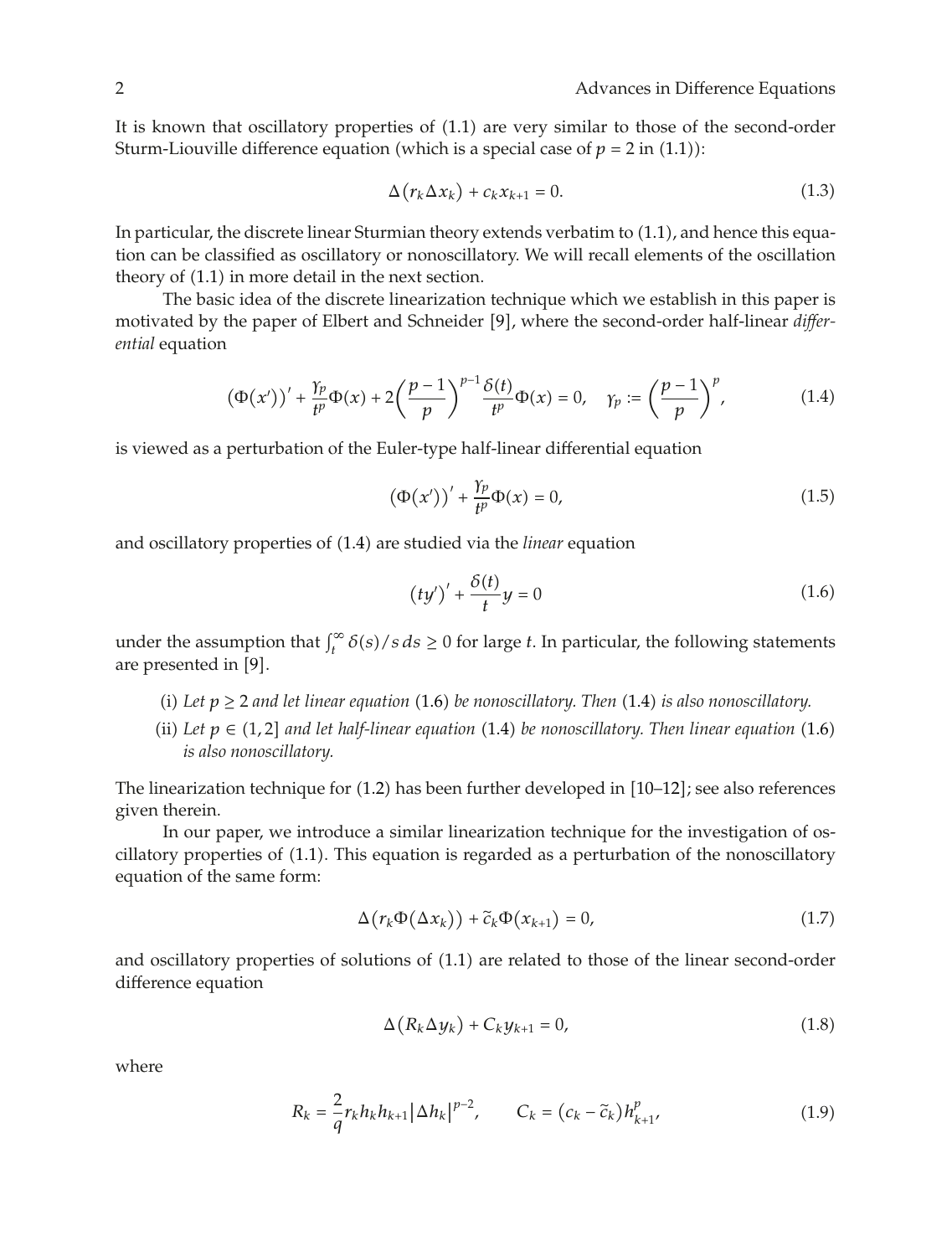#### O. Došlý and S. Fišnarová  $\overline{3}$

with  $q = p/(p - 1)$  being the conjugate number of p, and with a certain distinguished solution *h* of (1.7). This enables to apply the deeply developed linear oscillation theory when investigating oscillations of half-linear equation  $(1.1)$ . As we will see in the next sections, compared to the continuous case, the linearization technique is technically more difficult in the discrete case since a nonlinear function which appears in the so-called modified Riccati equation is considerably more complicated in the discrete case.

The paper is organized as follows. In the next section, we recall basic oscillatory properties of (1.1), including a quadratization formula for a certain nonlinear function which plays an important role in subsequent sections of the paper. In Section 3, we present a discrete version of the above-mentioned result of Elbert and Schneider [9]. In Section 4, we show that under certain additional restriction on properties of solutions of 1.7 we do not need to distinguish between the cases  $p \geq 2$  and  $p \in (1,2]$ . The last section of the paper is devoted to an application of the results of the previous sections of the paper.

#### **2. Preliminaries**

Oscillatory properties of  $(1.1)$  are defined using the concept of the generalized zero which is defined in the same way as for  $(1.3)$  (see, e.g.,  $[8,$  Chapter 3] or  $[2,$  Chapter 7]). A solution  $x$  of (1.1) has a *generalized zero* in an interval  $(m, m+1]$  if  $x_m \neq 0$  and  $x_m x_{m+1} r_m \leq 0$ . Since we suppose that  $r_k > 0$  (oscillation theory of (1.1) generally requires only  $r_k \neq 0$ ), a generalized zero of *x* in  $(m, m+1]$  is either a "real" zero at  $k = m+1$  or the sign change between *m* and  $m+1$ . Equation (1.1) is said to be *disconjugate* in a discrete interval  $[m, n]$  if the solution *x* of (1.1) given by the initial condition  $x_m = 0$ ,  $x_{m+1} \neq 0$ , has no generalized zero in  $(m, n+1]$ . Equation (1.1) is said to be *nonoscillatory* if there exists  $m \in \mathbb{N}$  such that it is disconjugate on  $[m, n]$  for every  $n > m$ , and it is said to be *oscillatory* in the opposite case.

If *x* is a solution of (1.1) such that  $x_k \neq 0$  in some discrete interval  $[m, \infty)$ , then  $w_k =$  $r_k \Phi(\Delta x_k/x_k)$  is a solution of the associated Riccati-type equation

$$
R[w_k] := \Delta w_k + c_k + w_k \left( 1 - \frac{r_k}{\Phi(\Phi^{-1}(r_k) + \Phi^{-1}(w_k))} \right) = 0.
$$
 (2.1)

Moreover, if *x* has no generalized zero in  $[m, \infty)$ , then  $\Phi^{-1}(r_k) + \Phi^{-1}(w_k) > 0$ ,  $k \in [m, \infty)$ . If we suppose that  $(1.1)$  is nonoscillatory, among all solutions of  $(2.1)$  there exists the so-called *distinguished* solution  $\tilde{w}$  which has the property that there exists an interval  $[m, \infty)$  such that any other solution *w* of (2.1) for which  $\Phi^{-1}(r_k) + \Phi^{-1}(w_k) > 0$ ,  $k \in [m, \infty)$ , satisfies  $w_k > \tilde{w}_k$ ,  $k \in [m, \infty)$ . Therefore, the distinguished solution of (2.1) is, in a certain sense, minimal solution of this equation near  $\infty$ . If  $\tilde{w}$  is the distinguished solution of (2.1), then the associated solution of  $(1.1)$  given by the formula

$$
\widetilde{x}_k = \prod_{j=m}^{k-1} \left[ 1 + \Phi^{-1} \left( \frac{\widetilde{w}_j}{r_j} \right) \right]
$$
\n(2.2)

is said to be the *recessive solution* of  $(1.1)$  (see  $[13]$ ). Note that in the linear case  $p = 2$  a solution  $\tilde{x}$  of (1.3) is recessive if and only if

$$
\sum_{k=1}^{\infty} \frac{1}{r_k \tilde{x}_k \tilde{x}_{k+1}} = \infty.
$$
 (2.3)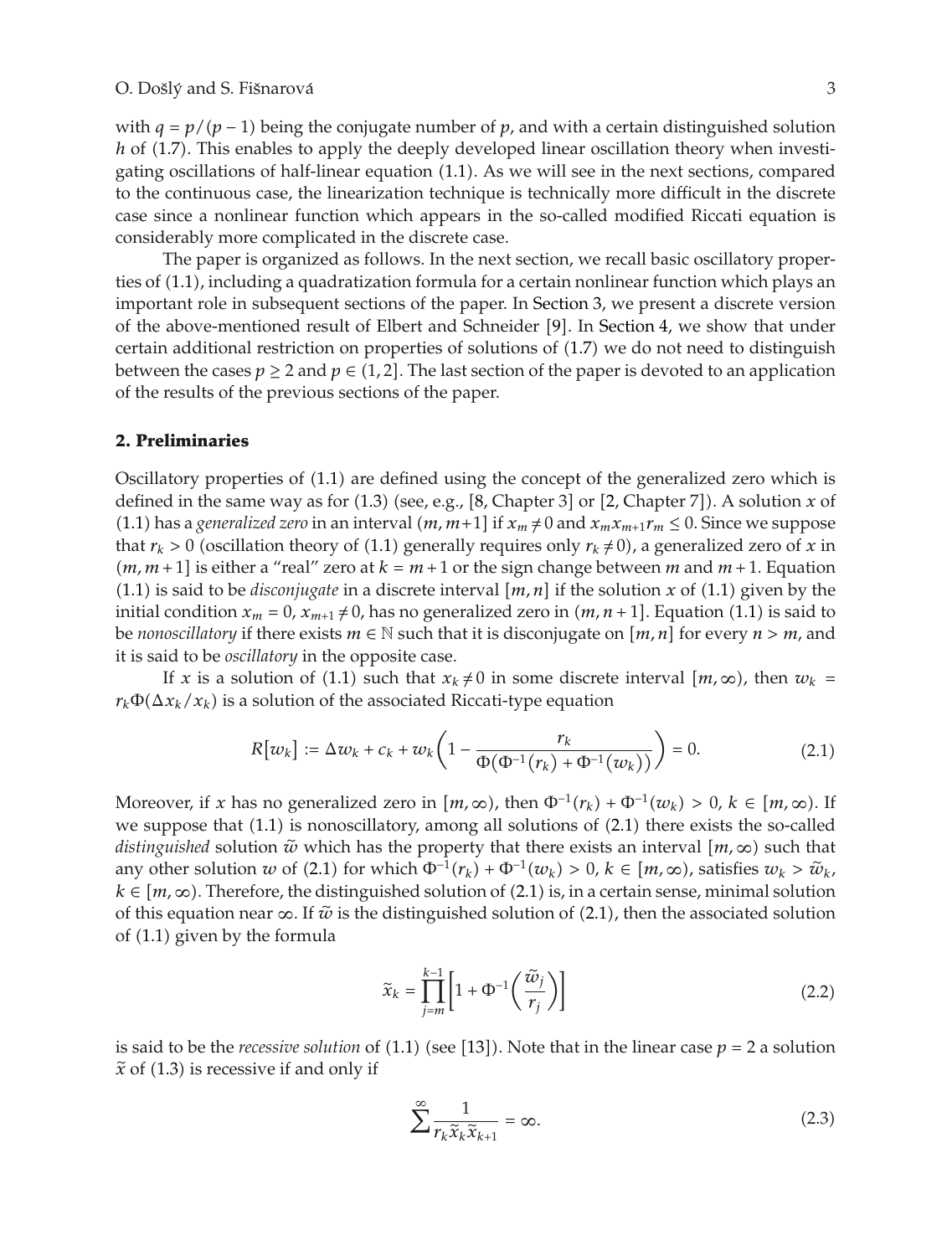Our first statement presents a comparison theorem for distinguished solutions of  $(2.1)$ and  $(2.4)$  given below.

**Lemma 2.1** (see [13]). Let (1.1) be nonoscillatory and let  $c_k \geq \tilde{c}_k$  for large  $k$ *. Further, let*  $\tilde{w}_k$ *,*  $\tilde{v}_k$  be distinguished solutions of the corresponding conserlined Bisecti equations (2.1) and distinguished solutions of the corresponding generalized Riccati equations (2.1) and

$$
\widetilde{R}[v_k] := \Delta v_k + \widetilde{c}_k + v_k \left( 1 - \frac{r_k}{\Phi(\Phi^{-1}(r_k) + \Phi^{-1}(v_k))} \right) = 0, \tag{2.4}
$$

*respectively. Then there exists*  $m \in \mathbb{Z}$  *such that*  $\tilde{w}_k \geq \tilde{v}_k$  *for*  $k \in [m, \infty)$ *. In particular, if*  $c_k \geq 0$  *and*  $\sum_{k}^{\infty} r_k^{1-q} = \infty$ , then  $\tilde{w}_k \geq 0$  for large *k*.

The next statement relates nonoscillation of  $(1.1)$  to the existence of a certain solution of the Riccati inequality associated with  $(2.1)$ .

**Lemma 2.2** (see [2, Theorem 8.2.7]). *Equation* (1.1) *is nonoscillatory if and only if there exists a sequence*  $w_k$  *satisfying*  $r_k + w_k > 0$  *and* 

$$
R[w_k] \le 0 \tag{2.5}
$$

*for large k.*

The next statement is the discrete version of the generalized Leighton-Wintner oscillation criterion. In this criterion,  $(1.1)$  is viewed as a perturbation of  $(1.7)$ .

Lemma 2.3 (see [13]). Let *h* be the positive recessive solution of nonoscillatory equation (1.7). If

$$
\sum^{\infty} (c_k - \widetilde{c}_k) h_{k+1}^p = \infty, \tag{2.6}
$$

*then* (1.1) *is oscillatory*.

The last auxiliary oscillation results of this section are Hille-Nehari (non-)oscillation criteria for linear difference equation  $(1.3)$ .

**Lemma 2.4** (see [14]). *Suppose that*  $c_k \geq 0$ ,  $r_k > 0$ ,  $\sum_{k=1}^{\infty} r_k^{-1} = \infty$ , and  $\sum_{k=1}^{\infty} c_k < \infty$ . If

$$
\liminf_{k \to \infty} \left( \sum_{i}^{k-1} \frac{1}{r_i} \right) \left( \sum_{j=k}^{\infty} c_j \right) > \frac{1}{4},\tag{2.7}
$$

*then* (1.3) *is oscillatory.* If

$$
\limsup_{k \to \infty} \left( \sum_{i}^{k-1} \frac{1}{r_i} \right) \left( \sum_{j=k}^{\infty} c_j \right) < \frac{1}{4},\tag{2.8}
$$

*then* (1.3) *is nonoscillatory*.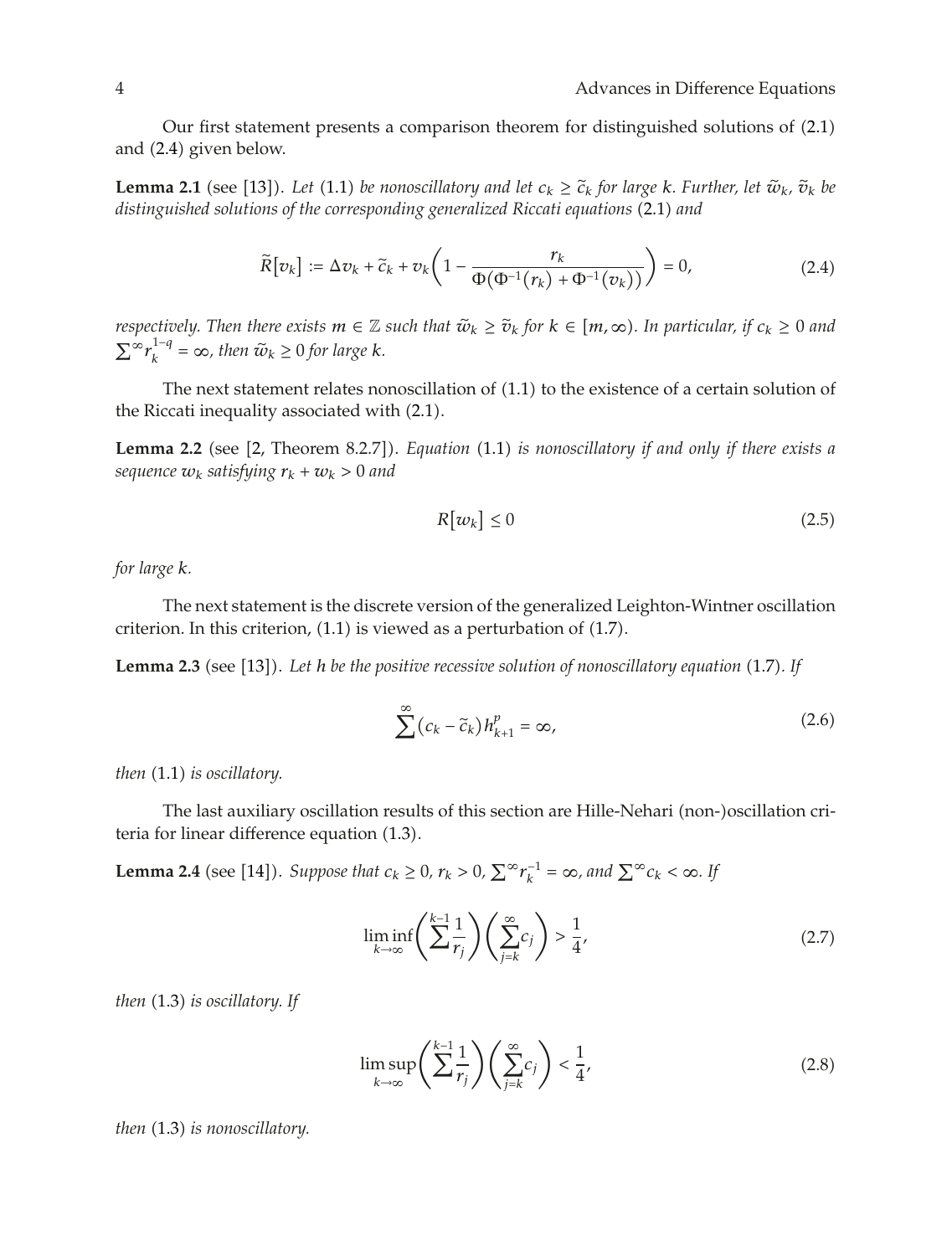## O. Došlý and S. Fišnarová  $\overline{5}$

For the remaining part of this section, we suppose that  $(1.7)$  is nonoscillatory and we let *h* be its solution such that  $h_k > 0$  for large *k*. Further, put

$$
G_k := r_k h_k \Phi(\Delta h_k)
$$
\n(2.9)

and define the function

$$
H(k,v) := v + r_k h_{k+1} \Phi(\Delta h_k) - \frac{r_k (v + G_k) h_{k+1}^p}{\Phi(h_k^q \Phi^{-1}(r_k) + \Phi^{-1}(v + G_k))}.
$$
\n(2.10)

**Lemma 2.5.** *Put*

$$
v_k := h_k^p(w_k - \tilde{w}_k), \qquad (2.11)
$$

*where*  $\tilde{w}_k = r_k \Phi(\Delta h_k / h_k)$  *is a solution of* (2.4) *and*  $w_k$  *is any sequence satisfying*  $r_k + w_k \neq 0$ *. Then* 

$$
\Delta v_k + (c_k - \tilde{c}_k)h_{k+1}^p + H(k, v_k) = h_{k+1}^p R[w_k].
$$
\n(2.12)

*In particular, if*  $w_k$  *is a solution of* (2.1), then

$$
\Delta v_k + (c_k - \tilde{c}_k)h_{k+1}^p + H(k, v_k) = 0.
$$
\n(2.13)

*Moreover,*  $H(k, v) \ge 0$  for  $v > -r_k h_k(\Phi(\Delta h_k) + h_k^{p-1})$  with the equality if and only if  $v = 0$ .

*Proof.* By a direct computation and using the fact that  $\tilde{w}_k$  is a solution of (2.4), we obtain

$$
\Delta v_k = h_{k+1}^p (w_{k+1} - \tilde{w}_{k+1}) - v_k
$$
  
\n
$$
= h_{k+1}^p \left( w_{k+1} + \tilde{c}_k - \frac{r_k \tilde{w}_k}{\Phi(\Phi^{-1}(r_k) + \Phi^{-1}(\tilde{w}_k))} \right) - v_k
$$
  
\n
$$
= h_{k+1}^p \left( w_{k+1} + \tilde{c}_k - r_k \Phi\left(\frac{\Delta h_k}{h_{k+1}}\right) \right) - v_k
$$
  
\n
$$
= h_{k+1}^p (w_{k+1} + \tilde{c}_k) - r_k h_{k+1} \Phi(\Delta h_k) - v_k.
$$
\n(2.14)

Next, since  $v_k = h_k^p w_k - G_k$ , we have

$$
\frac{r_k(v_k + G_k)}{\Phi(h_k^q \Phi^{-1}(r_k) + \Phi^{-1}(v_k + G_k))} = \frac{r_k h_k^p w_k}{\Phi(h_k^q \Phi^{-1}(r_k) + \Phi^{-1}(h_k^p w_k))}
$$
\n
$$
= \frac{r_k w_k}{\Phi(\Phi^{-1}(r_k) + \Phi^{-1}(w_k))},
$$
\n(2.15)

and hence

$$
\Delta v_k + (c_k - \tilde{c}_k) h_{k+1}^p + H(k, v_k) = h_{k+1}^p \left( w_{k+1} + c_k - \frac{r_k (v_k + G_k)}{\Phi(h_k^q \Phi^{-1}(r_k) + \Phi^{-1}(v_k + G_k))} \right)
$$
  
=  $h_{k+1}^p R[w_k].$  (2.16)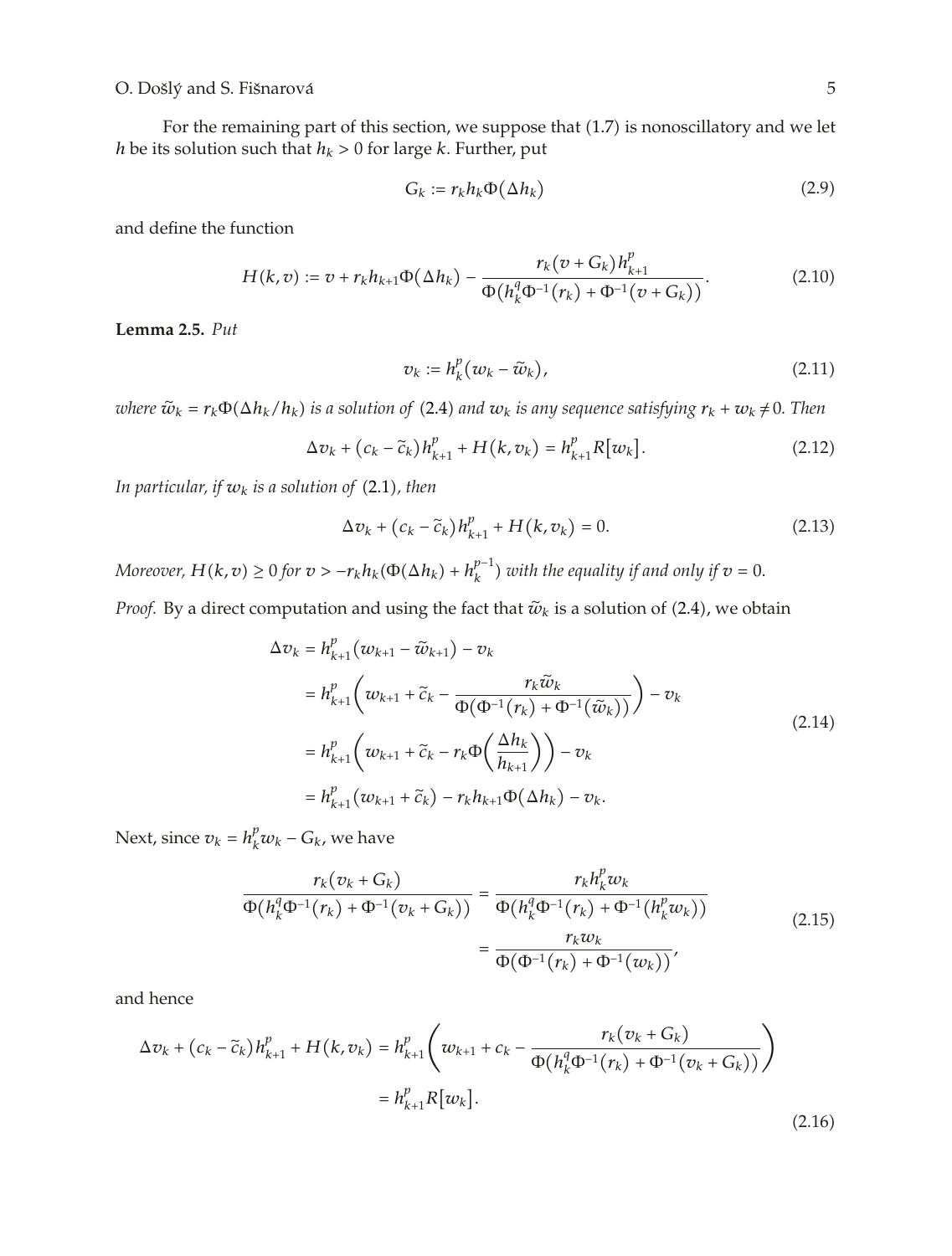If  $w_k$  is a solution of (2.1), then  $v_k$  satisfies (2.13). We prove the nonnegativity of the function *H*(*k*, *v*) for  $v > -r_k h_k(\Phi(\Delta h_k) + h_k^{p-1})$  as follows. By a direct computation, we have

$$
H_v(k, v) = 1 - \frac{r_k^q h_k^q h_{k+1}^p}{(h_k^q \Phi^{-1}(r_k) + \Phi^{-1}(v_k + G_k))^p},
$$
  
\n
$$
H_{vv}(k, v) = \frac{qr_k^q h_k^q h_{k+1}^p |v_k + G_k|^{q-2}}{(h_k^q \Phi^{-1}(r_k) + \Phi^{-1}(v_k + G_k))^{p+1}}.
$$
\n(2.17)

Hence  $H_v(k, v) = 0$  if and only if  $v = 0$  and the function  $H(k, v)$  is convex with respect to  $v$  for *v* satisfying  $h_k^{-q}\Phi^{-1}(r_k) + \Phi^{-1}(v + G_k) > 0$  which is equivalent to  $v > -r_kh_k(\Phi(\Delta h_k) + h_k^{p-1})$ . This proves the last statement of Lemma 2.5.  $\Box$ 

**Lemma 2.6.** *Let R*, *G be defined by* (1.9) *and* (2.9), *respectively, and suppose that*  $G_k > 0$  *for*  $k \in \mathbb{N}$ . *Then we have the following inequalities for*  $v \ge 0$  *and*  $k \in \mathbb{N}$ :

$$
(Rk + v)H(k, v) \ge v2, \quad p \in (1, 2],
$$
  
\n
$$
(Rk + v)H(k, v) \le v2, \quad p \ge 2.
$$
\n(2.18)

*Proof.* In this proof, we write explicitly an index by a sequence only if this index is different from  $k$ ; that is, no index means the index  $k$ . In addition to  $(2.17)$ , we have

$$
H_{vvv}(k,0) = \frac{q}{r^2 h^2 h_{k+1}^2 (\Delta h)^{2p-3}} [(q-2)h_{k+1} - (2q-1)\Delta h].
$$
 (2.19)

Denote  $F(k, v) := (R_k + v)H(k, v) - v^2$ . Then we have  $F_v(k, 0) = 0 = F_{vv}(k, 0)$  and

$$
F_{vvv}(k,0) = RH_{vvv}(k,0) + 3H_{vv}(k,0)
$$
  
= 
$$
\frac{2}{rhh_{k+1}(\Delta h)^{p-1}}[(q-2)h_{k+1} - (2q-1)\Delta h] + \frac{3q}{rhh_{k+1}(\Delta h)^{p-2}}
$$
  
= 
$$
\frac{1}{rhh_{k+1}(\Delta h)^{p-1}}[2(q-2)(h+\Delta h) + (2-q)\Delta h]
$$
  
= 
$$
\frac{q-2}{rhh_{k+1}(\Delta h)^{p-1}}[h+h+\Delta h] = \frac{q-2}{rhh_{k+1}(\Delta h)^{p-1}}[h+h_{k+1}].
$$
 (2.20)

Consequently,

$$
sgn F(k, v) = sgn (q - 2)
$$
\n(2.21)

in some right neighborhood of  $v = 0$ . Further, we have

$$
F_{vv}(k,v) = 2H_v(k,v) + (R+v)H_{vv}(k,v) - 2
$$
  
= 
$$
-\frac{2r^q h^q h_{k+1}^p}{(h^q \Phi^{-1}(r) + \Phi^{-1}(v+G))^p} + \frac{qr^q h^q h_{k+1}^p (v+G)^{q-2} (R+v)}{(h^q \Phi^{-1}(r) + \Phi^{-1}(v+G))^{p+1}}
$$
  
= 
$$
\frac{r^q h^q h_{k+1}^p}{(h^q \Phi^{-1}(r) + \Phi^{-1}(v+G))^{p+1}} \left[ -2r^{q-1} h^q - 2\Phi^{-1}(v+G) + q(v+G)^{q-2} (R+v) \right].
$$
 (2.22)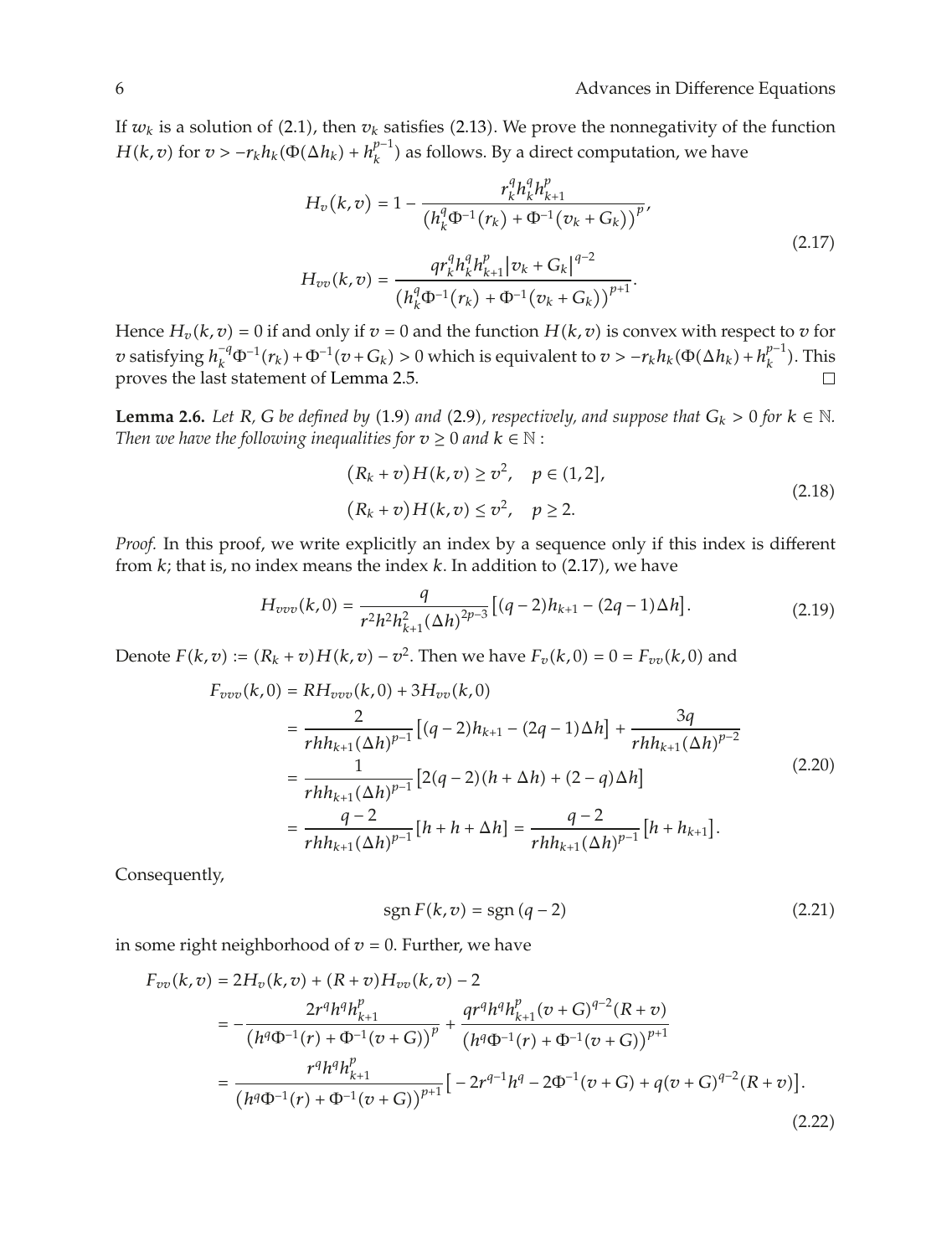Denote by  $A(v)$  the expression in brackets in the last expression. By a direct computation, we have

$$
A(v) = (q-2)\Phi^{-1}(v+G) + q(R-G)(v+G)^{q-2} - 2r^{q-1}h^q,
$$
\n(2.23)

hence sgn  $A(v) = \text{sgn } F_{vv}(k, v) = \text{sgn } (q-2)$  for large v, and from the computation of  $F_{vvv}(k, 0)$ , we also have  $(q - 2)A(v) > 0$  in some right neighborhood of  $v = 0$ . Since

$$
A'(v) = (q-2)(v+G)^{q-3} [(q-1)(v+G) + q(R-G)] \tag{2.24}
$$

has no positive root (observe that  $(q - 1)(v + G) + q(R - G) = 0$  if and only if  $v =$  $-(1/(q - 1))rh(\Delta h)^{p-2}(h_{k+1} + h)$  < 0), this means that  $(q - 2)A(v)$  and hence also  $(q-2)F_{vv}(k, v)$  have a constant sign for  $v \in (0, ∞)$ . Therefore, the function  $F(k, v)$  is convex for *q*  $\ge$  2 and concave for *q*  $\le$  2, and this together with (2.21) implies the required inequalities.  $\Box$ 

## **3. (Non-)oscillation criteria:**  $p \ge 2$  versus  $p \in (1,2]$

In this section, we suppose that  $(1.7)$  is nonoscillatory and possesses a positive increasing solution *h*. We associate with (1.1) the linear Sturm-Liouville second-order difference equation

$$
\Delta(R_k \Delta y_k) + C_k y_{k+1} = 0, \qquad (3.1)
$$

where  $R$  and  $C$  are given by  $(1.9)$ , that is,

$$
R_{k} = \frac{2}{q} r_{k} h_{k} h_{k+1} (\Delta h_{k})^{p-2}, \qquad C_{k} = (c_{k} - \tilde{c}_{k}) h_{k+1}^{p}.
$$
 (3.2)

The results of this section can be regarded as a discrete version of the results given in  $[9]$ .

**Theorem 3.1.** *Let*  $p \geq 2$ *,*  $c_k \geq \tilde{c}_k$  *for large k,* 

$$
\sum_{k=1}^{\infty} \frac{1}{R_k} = \infty,\tag{3.3}
$$

*and suppose that linear equation* 3.1 *with R, C given by* 1.9 *is nonoscillatory. Then half-linear equation* 1.1 *is also nonoscillatory.*

*Proof.* The proof is based on Lemma 2.2. Nonoscillation of (3.1) implies the existence of a solution *v* of the associated Riccati equation

$$
\Delta v_k + C_k + \frac{v_k^2}{R_k + v_k} = 0
$$
\n(3.4)

such that  $R_k + v_k > 0$  for large *k*. Moreover, since (3.3) holds and  $C_k \ge 0$  for large *k*, by Lemma 2.1  $v_k \geq 0$  for large *k*. By Lemma 2.6, we have  $(R_k + v)H(k, v) \leq v^2$ ; hence *v* is also a solution of the inequality

$$
\Delta v_k + C_k + H(k, v_k) \le 0. \tag{3.5}
$$

Now, substituting for  $v = h^p(w - \tilde{w})$ , where  $\tilde{w} = r\Phi(\Delta h/h)$ , we see from Lemma 2.5 that *w* is a solution of Riccati inequality (2.5). Moreover,  $r_k + w_k = r_k + h_k^{\top} v_k + \tilde{w}_k > 0$  since  $v_k \ge 0$  and *h* is a nonoscillatory solution of (1.7), that is the corresponding solution of the associated Biseati is a nonoscillatory solution of (1.7); that is, the corresponding solution of the associated Riccati equation  $\tilde{w}$  satisfies  $r_k + \tilde{w}_k > 0$ . Therefore, (1.1) is nonoscillatory.  $\Box$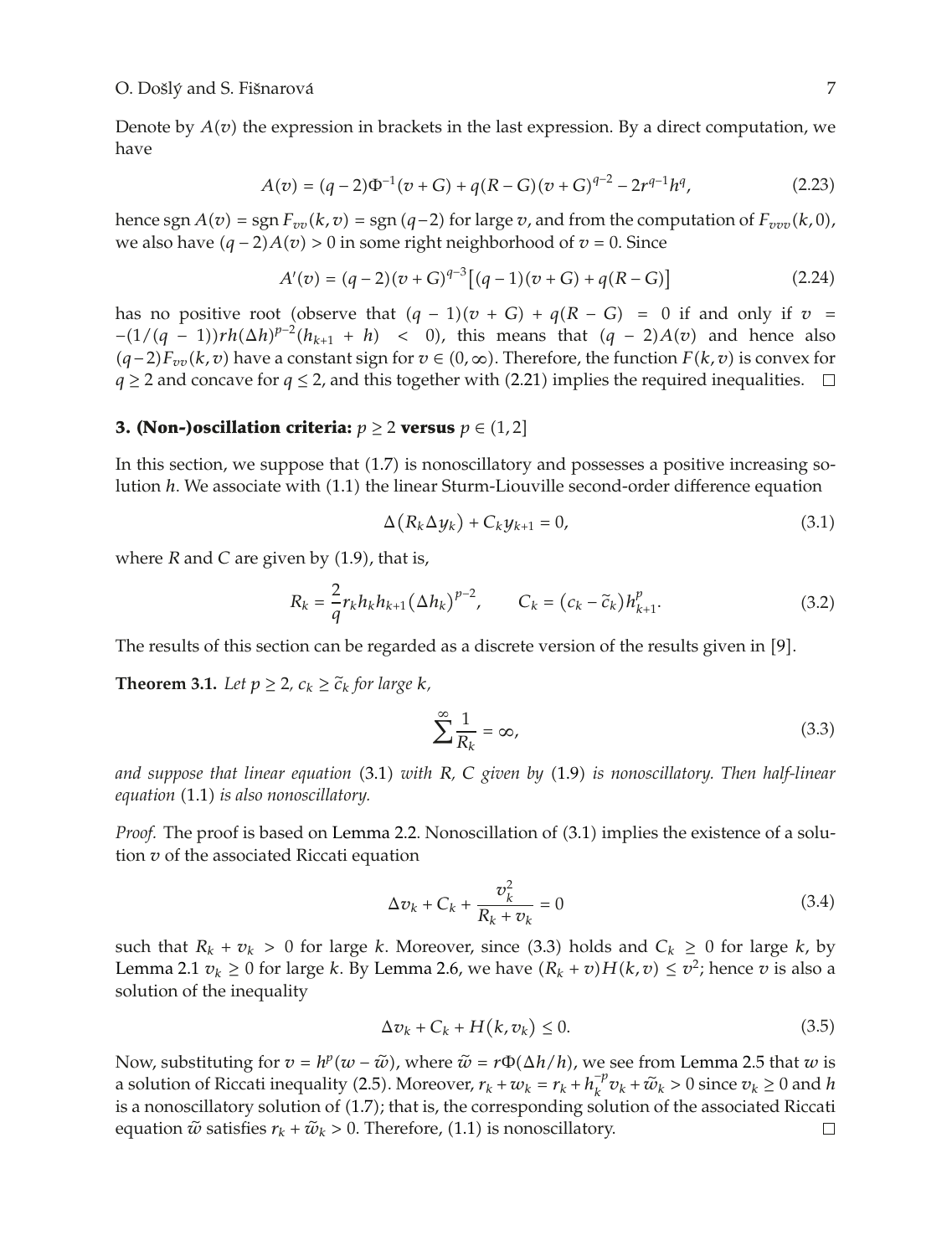**Theorem 3.2.** Let  $p \in (1,2]$ ,  $c_k \geq \tilde{c}_k$  for large  $k$ , and let  $h$  be the recessive solution of (1.7). If half-<br>linear equation (1.1) is nonogallatory, then linear equation (2.1) is also nonogallatory. *linear equation* (1.1) *is nonoscillatory, then linear equation* (3.1) *is also nonoscillatory.* 

*Proof.* We proceed similarly as in the previous proof. Nonoscillation of  $(1.1)$  implies the existence of the distinguished solution  $w$  of the associated Riccati equation  $(2.1)$  such that  $w_k + r_k > 0$  for large *k*. Put again  $v = h^p(w - \tilde{w})$ , where  $\tilde{w}$  is the distinguished solution of 2.4. Then *v* solves the equation

$$
\Delta v_k + C_k + H(k, v_k) = 0,\t(3.6)
$$

and by Lemma 2.1, we have  $w_k \geq \tilde{w}_k$  for large *k*, hence  $v_k \geq 0$ , and therefore  $R_k + v_k > 0$  for large *k*. By Lemma 2.6,

$$
\Delta v_k + C_k + \frac{v_k^2}{R_k + v_k} \le 0.
$$
\n
$$
(3.7)
$$

This means that  $(3.1)$  is nonoscillatory by Lemma 2.2.

#### **4. Criteria without restriction on** *p*

Throughout this section, we suppose that  $R_k$ ,  $C_k$ , and  $G_k$  are given by (1.9) and (2.9), respectively, and that  $(1.7)$  is nonoscillatory.

**Theorem 4.1.** Let  $c_k \geq \tilde{c}_k$  for large k and let  $h_k > 0$  be the recessive solution of (1.7) such that

$$
\sum^{\infty} (c_k - \tilde{c}_k) h_{k+1}^p < \infty.
$$
\n(4.1)

*Further, suppose that condition* (3.3) *holds and* 

$$
\lim_{k \to \infty} r_k h_k \Phi(\Delta h_k) = \infty. \tag{4.2}
$$

*If there exists ε >* 0 *such that the equation*

$$
\Delta(R_k \Delta y_k) + (1 - \varepsilon)C_k y_{k+1} = 0 \tag{4.3}
$$

*is oscillatory, then*  $(1.1)$  *is also oscillatory.* 

*Proof.* Let  $\varepsilon > 0$  be such that (4.3) is oscillatory (i.e.,  $\varepsilon < 1$ ). Suppose, by contradiction, that (1.1) is nonoscillatory, and let  $x_k$  be its recessive solution. Denote by  $w_k = r_k \Phi(\Delta x_k)$  $x_k$ ) and  $\tilde{w}_k = r_k \Phi(\Delta h_k / h_k)$  the distinguished solutions of the Riccati equations (2.1) and (2.4), respectively, and put  $v_k := h_k^p(w_k - \tilde{w}_k)$ . Since  $c_k \geq \tilde{c}_k$  for large *k*, it follows from Lemma 2.1 that  $w_k \geq \tilde{w}_k$ , and hence also  $v_k \geq 0$  for large *k*. According to Lemma 2.5, we have

$$
\Delta v_k = -C_k - H(k, v_k). \tag{4.4}
$$

Hence  $v_k$  is nonnegative and nonincreasing for large  $k$ , and this means that there exists a limit of  $v_k$  such that

$$
0 \le \lim_{k \to \infty} v_k < \infty. \tag{4.5}
$$

 $\Box$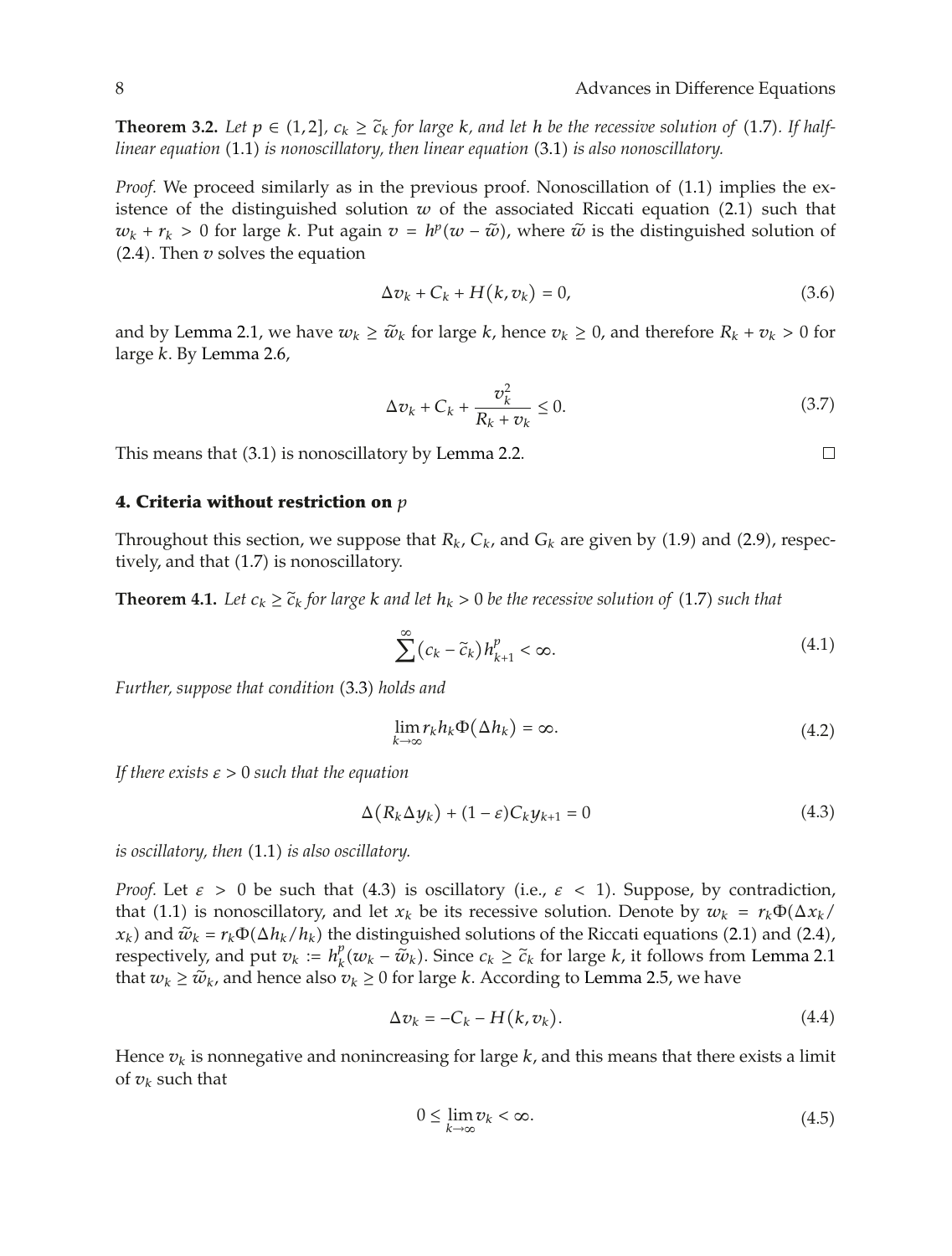Next, let *N* ∈ N be sufficiently large,  $k > N$ . Summing (4.4) from *N* to  $k$ , we obtain

$$
v_N - v_{k+1} = \sum_{j=N}^{k} C_j + \sum_{j=N}^{k} H(j, v_j),
$$
\n(4.6)

and hence

$$
v_N \ge \sum_{j=N}^{k} C_j + \sum_{j=N}^{k} H(j, v_j).
$$
 (4.7)

Letting  $k \rightarrow \infty$  and using condition (4.1), we have

$$
\sum_{k=1}^{\infty} H(k, v_k) < \infty. \tag{4.8}
$$

Substituting  $z_k = v_k / G_k$  into  $H(k, v_k)$ , we obtain

$$
H(k, G_k z_k) = G_k z_k + r_k h_{k+1} \Phi(\Delta h_k) - \frac{r_k (z_k + 1) h_{k+1}^p}{\Phi(h_k / \Delta h_k + \Phi^{-1}(z_k + 1))} =: \widetilde{H}(k, z_k).
$$
 (4.9)

Now, it follows from conditions (4.2) and (4.5) that  $z_k \to 0$  as  $k \to \infty$ . Hence we may approximate the function  $\widetilde{H}(k, z)$  by the second-degree Taylor polynomial at the center  $z = 0$  (*k* is regarded as a parameter). By a direct computation, we have

$$
\widetilde{H}(k,0) = 0, \qquad \widetilde{H}_z(k,0) = 0, \qquad \widetilde{H}_{zz}(k,0) = \frac{qr_k h_k (\Delta h_k)^p}{h_{k+1}}, \tag{4.10}
$$

and hence

$$
\widetilde{H}(k,z) = \frac{qr_k h_k (\Delta h_k)^p}{2h_{k+1}} z^2 + o(z^2) \quad \text{as } z \longrightarrow 0.
$$
\n(4.11)

The term  $o(z^2)$  is of the form  $\widetilde{H}_{zzz}(k,\xi)z^3$  for some  $\xi \in (0,z)$ . By a direct computation, we have

$$
\widetilde{H}_{zzz}(k,0) = qr_k h_k \frac{(\Delta h_k)^p}{h_{k+1}^2} [(q-2)h_{k+1} - (2q-1)\Delta h_k],
$$
\n(4.12)

that is,

$$
\left|\widetilde{H}_{zzz}(k,0)\right| \le q r_k h_k \frac{\left(\Delta h_k\right)^p}{h_{k+1}} \left[|q-2|+ (2q-1)\right].\tag{4.13}
$$

Since  $\widetilde{H}_{zzz}(k, z)$  is continuous with respect to *z* near  $z = 0$ , there exists a constant  $M > 0$  such that

$$
\left|\widetilde{H}_{zzz}(k,\xi)\right| \le Mr_k h_k \frac{\left(\Delta h_k\right)^p}{h_{k+1}},\tag{4.14}
$$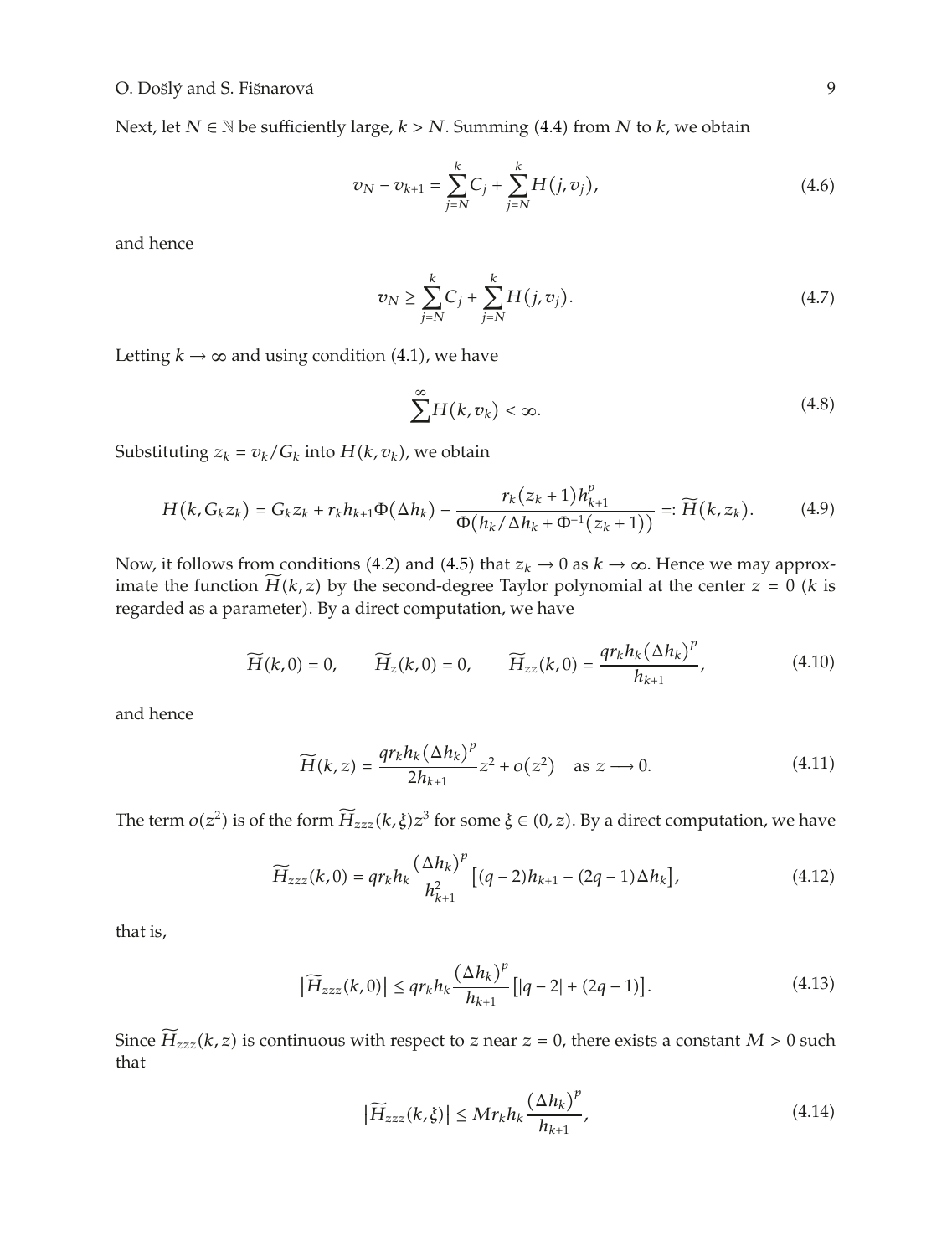and hence  $(4.11)$  can be written in the form

$$
\widetilde{H}(k, z) = qr_k h_k \frac{(\Delta h_k)^p}{2h_{k+1}} z^2 (1 + o(1)) \quad \text{as } z \longrightarrow 0 \tag{4.15}
$$

and the convergence  $o(1) \rightarrow 0$  as  $z \rightarrow 0$  is uniform with respect to *k*. This means that there exists *N*<sup>1</sup> such that

$$
\frac{(q-\varepsilon)r_k h_k (\Delta h_k)^p}{2h_{k+1}} z_k^2 < \widetilde{H}(k, z_k) < \frac{(q+\varepsilon)r_k h_k (\Delta h_k)^p}{2h_{k+1}} z_k^2 \quad \text{for } k \ge N_1,\tag{4.16}
$$

and consequently

$$
\infty > \sum_{k=1}^{\infty} H(k, v_k) = \sum_{k=1}^{\infty} \widetilde{H}(k, z_k) > \frac{q - \varepsilon}{2} \sum_{k=1}^{\infty} \frac{r_k h_k (\Delta h_k)^p}{h_{k+1}} z_k^2
$$
  

$$
= \frac{q - \varepsilon}{2} \sum_{k=1}^{\infty} \frac{r_k h_k (\Delta h_k)^p v_k^2}{h_{k+1} G_k^2} = \frac{q - \varepsilon}{2} \sum_{k=1}^{\infty} \frac{v_k^2}{r_k h_k h_{k+1} (\Delta h_k)^{p-2}}.
$$
(4.17)

Taking into account condition (3.3), it follows that  $v_k \to 0$  as  $k \to \infty$ . Thus we can apply Taylor's formula to the function  $\tilde{F}(k, v) := (R_k + v)H(k, v)$  at the center  $v = 0$ . By a direct computation (see also the proof of Lemma 2.6), we have (k is regarded again as a parameter)

$$
\widetilde{F}(k,0) = 0,
$$
  $\widetilde{F}_v(k,0) = 0,$   $\widetilde{F}_{vv}(k,0) = 2,$  (4.18)

and hence

$$
\tilde{F}(k, v) = v^2 + o(v^2) = v^2(1 + o(1))
$$
 as  $v \to 0$ . (4.19)

Similarly as in the case of  $\widetilde{H}(k, z)$ , the convergence  $o(1) \rightarrow 0$  as  $v \rightarrow 0$  is uniform with respect to  $k$  because of  $(4.2)$  and  $(2.20)$ . Hence

$$
H(k, v) = \frac{v^2}{R_k + v} (1 + o(1)) \text{ as } v \to 0.
$$
 (4.20)

Consequently, there exists  $N_2 > N_1$  such that

$$
\left(1 - \frac{\varepsilon}{2}\right) \frac{v_k^2}{R_k + v_k} < H(k, v_k) < \left(1 + \frac{\varepsilon}{2}\right) \frac{v_k^2}{R_k + v_k} \quad \text{for } k \ge N_2. \tag{4.21}
$$

Since

$$
R_k = \frac{2}{q} G_k \frac{h_{k+1}}{\Delta h_k} = \frac{2}{q} G_k \left( 1 + \frac{h_k}{\Delta h_k} \right) > \frac{2}{q} G_k,
$$
 (4.22)

from conditions  $(4.2)$  and  $(4.22)$  we have

$$
\frac{\nu_k}{R_k} \longrightarrow 0 \quad \text{as } k \longrightarrow \infty. \tag{4.23}
$$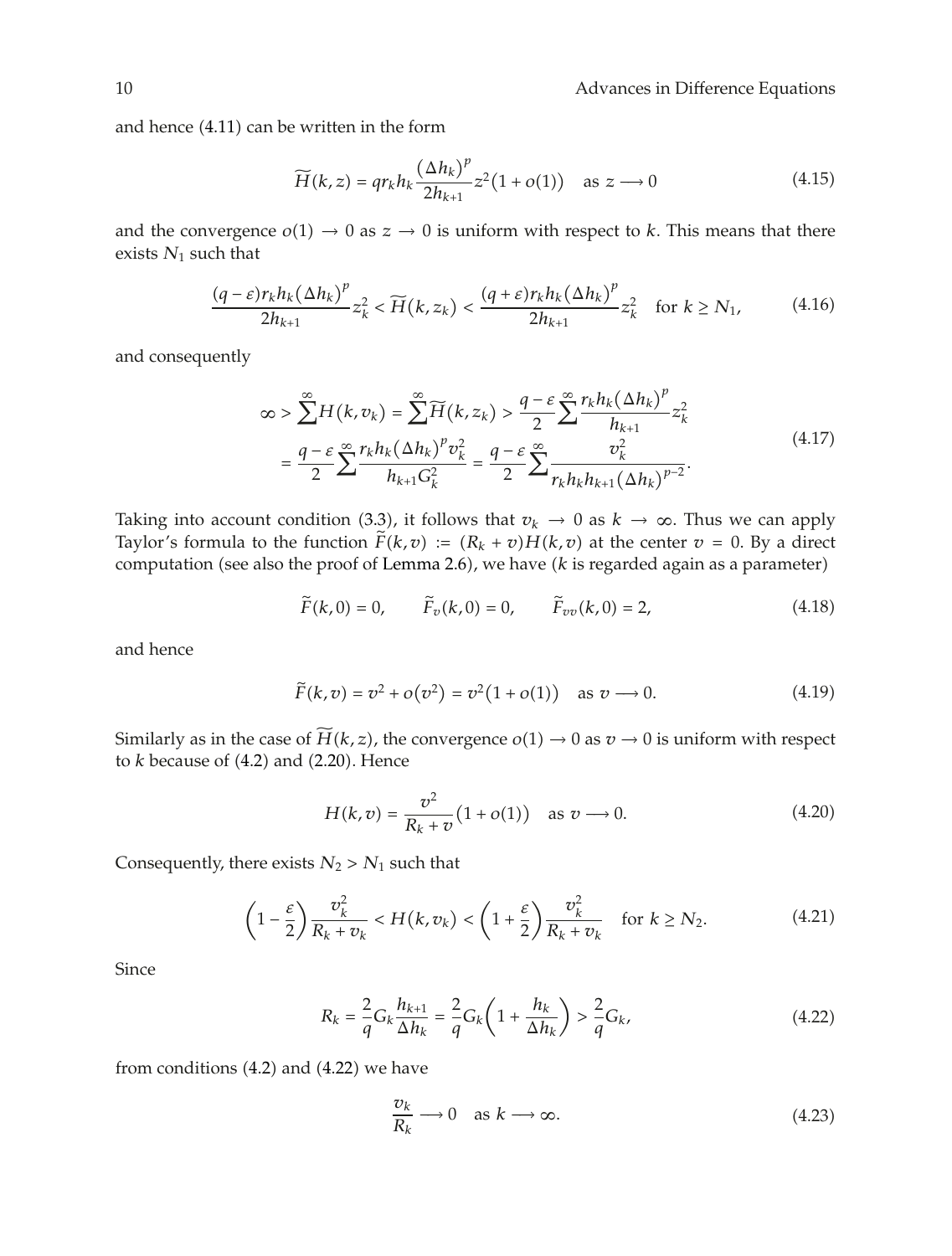## O. Došlý and S. Fišnarová <sup>11</sup>

This means that there exists  $N_3 \in \mathbb{N}$  such that

$$
\frac{1-\varepsilon}{1+(1-\varepsilon)(v_k/R_k)} < \frac{1-\varepsilon/2}{1+v_k/R_k} \quad \text{for } k \ge N_3,\tag{4.24}
$$

that is,

$$
\frac{1-\varepsilon}{R_k + (1-\varepsilon)v_k} = \frac{1}{R_k/(1-\varepsilon) + v_k} < \frac{1-\varepsilon/2}{R_k + v_k} \quad \text{for } k \ge N_3. \tag{4.25}
$$

Consequently, from (4.21) we obtain

$$
\frac{v_k^2}{R_k/(1-\varepsilon)+v_k} < H(k, v_k) \quad \text{for } k \ge \max\{N_2, N_3\},\tag{4.26}
$$

and according to Lemma 2.5,

$$
\Delta v_k + C_k + \frac{v_k^2}{R_k/(1 - \varepsilon) + v_k} < 0 \quad \text{for } k \ge \max\{N_2, N_3\}.
$$
 (4.27)

The last inequality is the Riccati inequality associated with the equation

$$
\Delta\left(\frac{R_k}{1-\varepsilon}\Delta y_k\right) + C_k y_{k+1} = 0,\tag{4.28}
$$

that is, with (4.3). Since  $R_k/(1 - \varepsilon) + v_k > 0$ , it follows from Lemma 2.2 that this equation is nonoscillatory, which is a contradiction.  $□$ nonoscillatory, which is a contradiction.

**Theorem 4.2.** *Let*  $c_k \geq \tilde{c}_k$  *for large k and let*  $h_k > 0$  *be a solution of* (1.7) *such that conditions* (3.3), 4.1*, and*

$$
\liminf_{k \to \infty} r_k h_k \Phi(\Delta h_k) > 0 \tag{4.29}
$$

*are satisfied. If there exists ε >* 0 *such that the equation*

$$
\Delta(R_k \Delta y_k) + (1 + \varepsilon)C_k y_{k+1} = 0 \tag{4.30}
$$

*is nonoscillatory, then* (1.1) *is also nonoscillatory*.

Proof. It follows from nonoscillation of  $(4.30)$ , that is,

$$
\Delta\left(\frac{R_k}{1+\varepsilon}\Delta y_k\right) + C_k y_{k+1} = 0,\tag{4.31}
$$

that there exists a solution  $v_k$  of the associated Riccati equation

$$
\Delta v_k + C_k + \frac{v_k^2}{R_k/(1+\varepsilon) + v_k} = 0
$$
\n(4.32)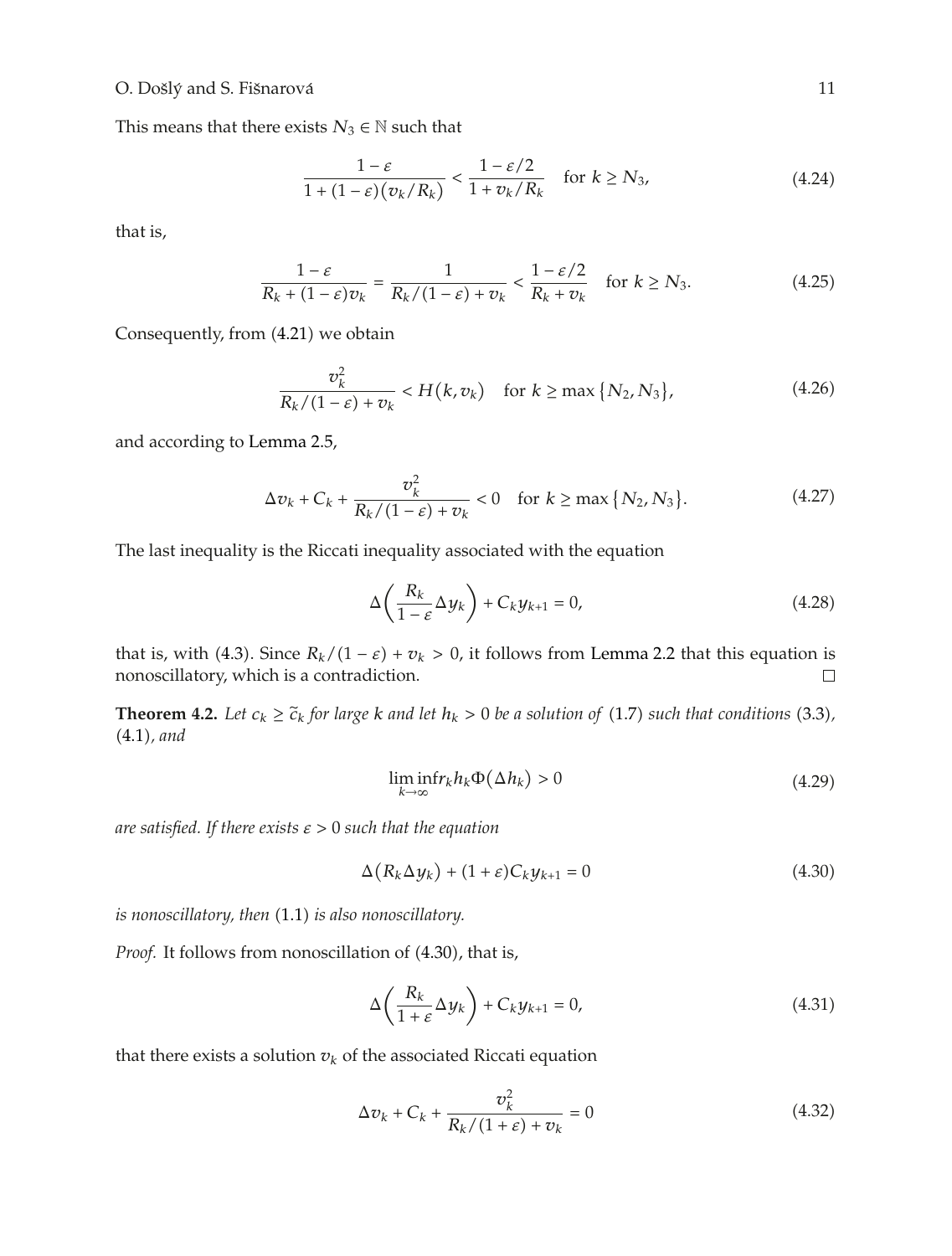such that  $R_k/(1 + \varepsilon) + v_k > 0$ . This means that  $v_k$  is nonincreasing since  $C_k \ge 0$  for large  $k$ . Moreover, since  $\sum^{\infty} (1/R_k) = \infty$ , it follows from Lemma 2.1 that  $v_k \ge 0$ . Hence condition (4.5) holds. Summing (4.32) from *N* to *k* (let  $N \in \mathbb{N}$  be sufficiently large,  $k > N$ ), we obtain

$$
v_N - v_{k+1} = \sum_{j=N}^{k} C_j + \sum_{j=N}^{k} \frac{v_j^2}{R_j/(1+\varepsilon) + v_j'},
$$
(4.33)

and hence

$$
v_N \ge \sum_{j=N}^k C_j + \sum_{j=N}^k \frac{v_j^2}{R_j/(1+\varepsilon) + v_j}.
$$
\n(4.34)

Letting  $k \rightarrow \infty$  and using (4.1), we have

$$
\sum_{k=1}^{\infty} \frac{v_k^2}{R_k/(1+\varepsilon) + v_k} < \infty. \tag{4.35}
$$

This, together with conditions (3.3) and (4.5), implies that  $v_k \to 0$  as  $k \to \infty$ . Hence by the Taylor formula for the function  $\tilde{F}(k, v) := (R_k + v)H(k, v)$  at the center  $v = 0$  (see the computations in the proof of Theorem 4.1 and observe that (4.29) is still sufficient for the uniform convergence  $o(1) \rightarrow 0$  as  $v \rightarrow 0$  in (4.19)), we have

$$
\left(1 - \frac{\varepsilon}{2}\right) \frac{v_k^2}{R_k + v_k} < H(k, v_k) < \left(1 + \frac{\varepsilon}{2}\right) \frac{v_k^2}{R_k + v_k} \quad \text{for large } k,\tag{4.36}
$$

and we can show similarly as in the proof of Theorem 4.1 (note that  $(4.29)$  implies that  $(4.23)$ ) holds in view of  $(4.22)$ ) that

$$
\left(1+\frac{\varepsilon}{2}\right)\frac{v_k^2}{R_k+v_k} < \frac{v_k^2}{R_k/(1+\varepsilon)+v_k} \quad \text{for large } k. \tag{4.37}
$$

Consequently, from  $(4.32)$ ,

$$
\Delta v_k + C_k + H(k, v_k) < 0,\tag{4.38}
$$

which according to Lemma 2.5 means that

$$
w_{k+1} + c_k - \frac{r_k w_k}{\Phi(\Phi^{-1}(r_k) + \Phi^{-1}(w_k))} < 0,\tag{4.39}
$$

where  $w_k = h_k^{-p} v_k + \tilde{w}_k$  and  $\tilde{w}_k = r_k \Phi(\Delta h_k / h_k)$  is a solution of the Riccati equation associated  $h_k^{p-1}$ with (1.7), hence  $r_k + \tilde{w}_k > 0$ . Since  $v_k \ge 0$  for large *k*, we have  $r_k + w_k = r_k + h_k^{-p} v_k + \tilde{w}_k > 0$ and nonoscillation of  $(1.1)$  follows from Lemma 2.2.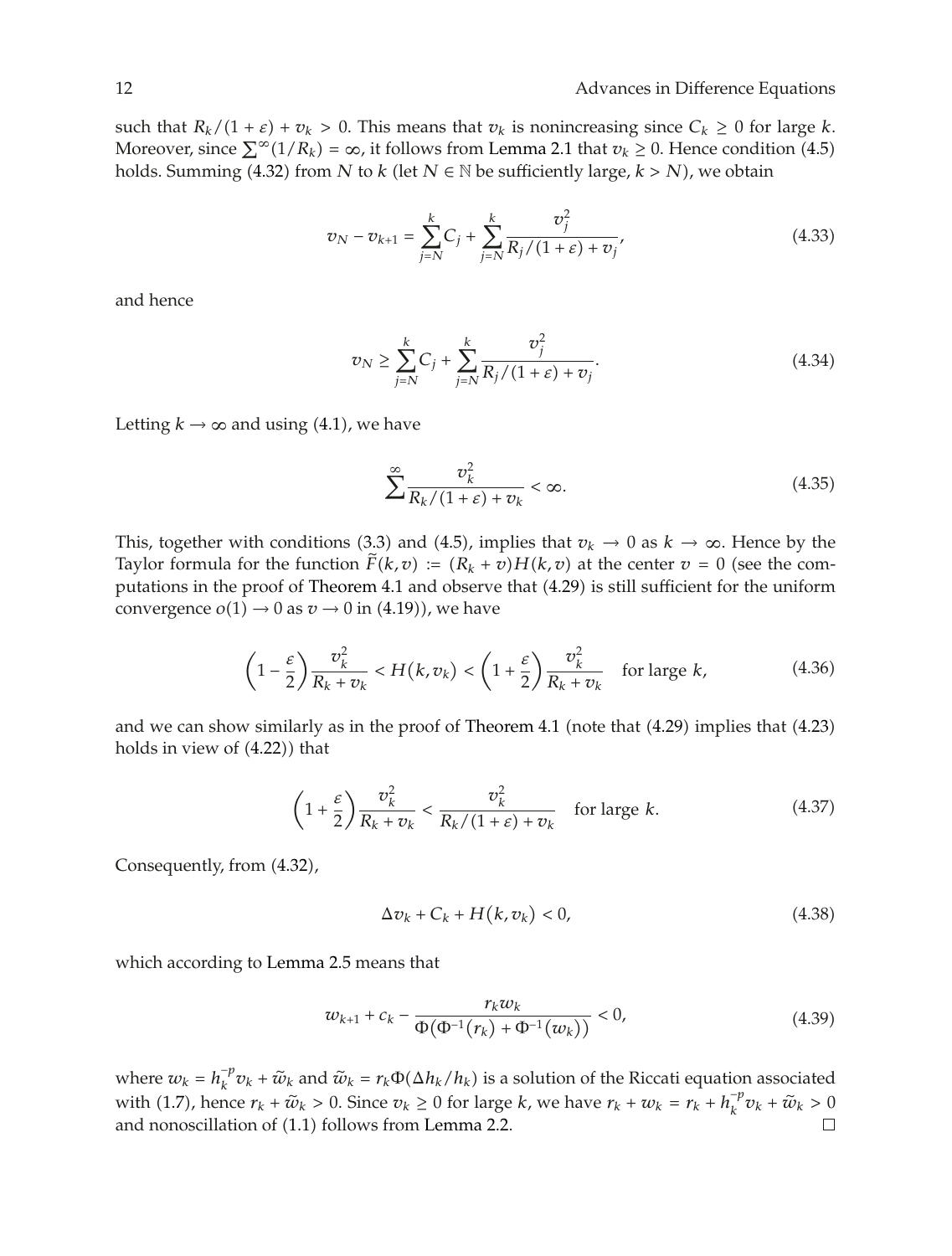#### **5. Remarks and applications**

We start this section with a discussion of the continuous counterparts of the results presented in the previous sections. In  $[15]$  and the subsequent papers  $[10, 16, 17]$ ,  $(1.2)$  is viewed as a perturbation of another half-linear differential equation of the same form

$$
(\mathbf{r}(t)\Phi(\mathbf{x}'))' + \tilde{c}(t)\Phi(\mathbf{x}) = 0 \tag{5.1}
$$

and it is supposed that this equation possesses a positive solution *h* such that  $h'(t) \neq 0$  for large *t*. Denote  $G(t) := r(t)h(t)\Phi(h'(t))$  and consider the differential equation

$$
v' + (c(t) - \tilde{c}(t))h^{p}(t) + (p - 1)r^{1-q}(t)h^{-q}(t)H(t, v) = 0,
$$
\n(5.2)

where

$$
H(t,v) := |v + G(t)|^{q} - qv\Phi^{-1}(G(t)) - |G(t)|^{q}.
$$
 (5.3)

By a direct computation, similar to that given in the proof of Lemma 2.5, one can show that this equation has a solution defined on some interval  $[T, \infty)$  if and only if the Riccati equation associated with  $(1.2)$ 

$$
w' + c(t) + (p-1)r^{1-q}(t)|w|^q = 0
$$
\n(5.4)

has a solution on  $[T, ∞)$ . These solutions are related by the formula  $v = h^p(w - w_h)$ , where  $w_h =$  $r\Phi(h'/h)$ . The function *H* in (5.3) is the continuous counterpart of the function *H* given by  $(2.10)$ . We have the following estimates for the function  $H(t, v)$  which are proved, for example, in  $[18, 19]$  (we present here these estimates in a modified form with respect to  $[18]$ ):

$$
H(t, v) \le \frac{q}{2} |G(t)|^{q-2} v^2, \quad p \ge 2,
$$
  

$$
H(t, v) \ge \frac{q}{2} |G(t)|^{q-2} v^2, \quad p \in (1, 2]
$$
 (5.5)

for every  $v \in \mathbb{R}$ . Moreover (see [19]), for every  $M \geq 0$ , there exist constants  $K_1 = K_1(M)$ ,  $K_2 = K_2(M)$  such that

$$
K_1|G(t)|^{q-2}v^2 \le H(t,v) \le K_2|G(t)|^{q-2}v^2 \tag{5.6}
$$

for  $|v|$  ≤ *M* and any  $p > 1$ . These estimates enable to approximate the function  $(p −$  $1)r^{1-q}h^{-q}H(t, v)$  in (5.2) by the function

$$
Kr^{1-q}h^{-q}|G|^{q-2}v^2 = \frac{K}{rh^2|h'|^{p-2}}v^2,
$$
\n(5.7)

where  $K$  is a real constant, and after this approximation,  $(5.2)$  becomes the classical Riccati equation corresponding to a linear Sturm-Liouville differential equation. This linear equation is then used to study oscillatory properties of  $(1.2)$ .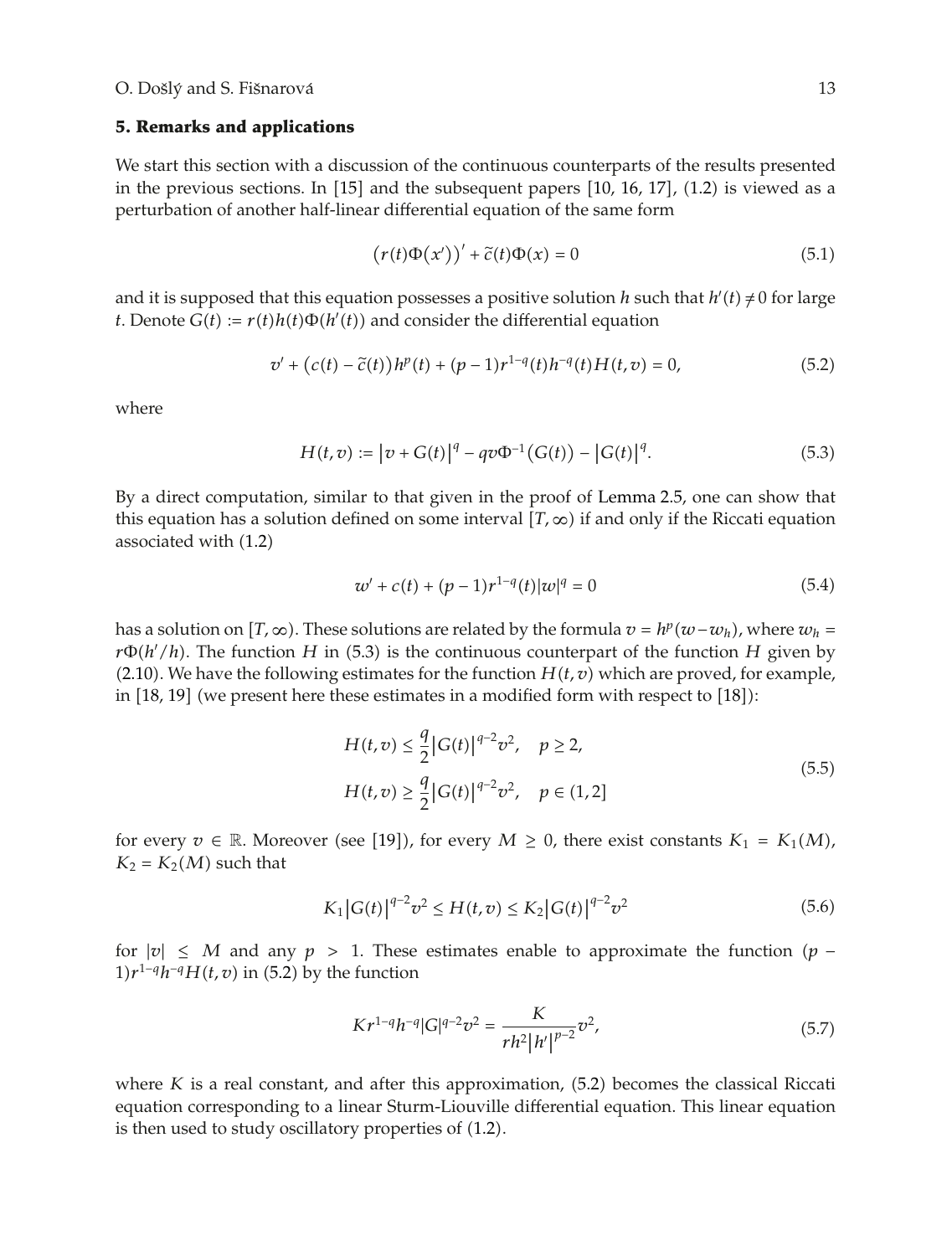In our paper, we follow a similar idea in the discrete case. The essential difference with respect to the continuous case is that the function  $H$  given by  $(2.10)$  is substantially more complicated than its continuous counterpart (5.3); in particular, we were able to formulate inequalities for the function *H* in Lemma 2.6 only under more restrictive assumptions than in the continuous case. This is also the reason why assumptions of (non-)oscillation criteria formulated in Section 3 are more restrictive than those of oscillation criteria for  $(1.2)$  given in  $[10, 16]$ .

Now we comment in more detail on assumptions of Theorems 4.1 and 4.2 of the previous section. Assumption (4.1) is natural since if the sum of this series is  $\infty$ , (1.1) is oscillatory by Lemma 2.3. Assumptions  $(3.3)$  and  $(4.2)$  are technical and we needed them to show that the solution *v* of (3.6) satisfies  $v_k \to 0$  as  $k \to \infty$ . Assumptions (3.3) and (4.2) can be replaced by a formally less restrictive assumption that

$$
\sum^{\infty} H(k, \alpha) = \infty \tag{5.8}
$$

for every *α >* 0, but it may be difficult to verify this assumption in particular cases. Concerning assumptions of Theorem 4.2, we also needed them to prove that  $v_k \to 0^+$  as  $k \to \infty$ .

We conclude the paper with a statement illustrating application of Theorem 4.2 of the previous section.

**Theorem 5.1.** *Consider the perturbed Euler-type difference equation*

$$
\Delta \Phi(\Delta x_k) + \left[\frac{\gamma_p}{(k+1)^p} + d_k\right] \Phi(x_{k+1}) = 0, \quad \gamma_p := \left(\frac{p-1}{p}\right)^p,\tag{5.9}
$$

*and suppose that*

$$
\lim_{k \to \infty} d_k (k+1)^{p+1} = \infty \tag{5.10}
$$

*and that*

$$
\sum_{k=1}^{\infty} d_k (k+1)^{p-1} < \infty. \tag{5.11}
$$

*Then* 5.9 *is nonoscillatory provided*

$$
\limsup_{k \to \infty} \log k \sum_{j=k}^{\infty} d_j (j+1)^{p-1} < \frac{1}{2} \left( \frac{p-1}{p} \right)^{p-1} . \tag{5.12}
$$

*Proof.* Consider the sequence  $h_k := k^{(p-1)/p}$  and let  $\tilde{c}_k := -\Delta \Phi(\Delta h_k) / \Phi(h_{k+1})$ . We have

$$
\Delta h_k = (k+1)^{(p-1)/p} - k^{(p-1)/p} = k^{(p-1)/p} \left[ \left( \frac{k+1}{k} \right)^{(p-1)/p} - 1 \right]
$$
  
=  $k^{(p-1)/p} \left[ 1 + \frac{p-1}{pk} - \frac{p-1}{2p^2k^2} + O(k^{-3}) - 1 \right]$  (5.13)  
=  $\frac{p-1}{p} k^{-1/p} \left[ 1 - \frac{1}{2pk} + O(k^{-2}) \right]$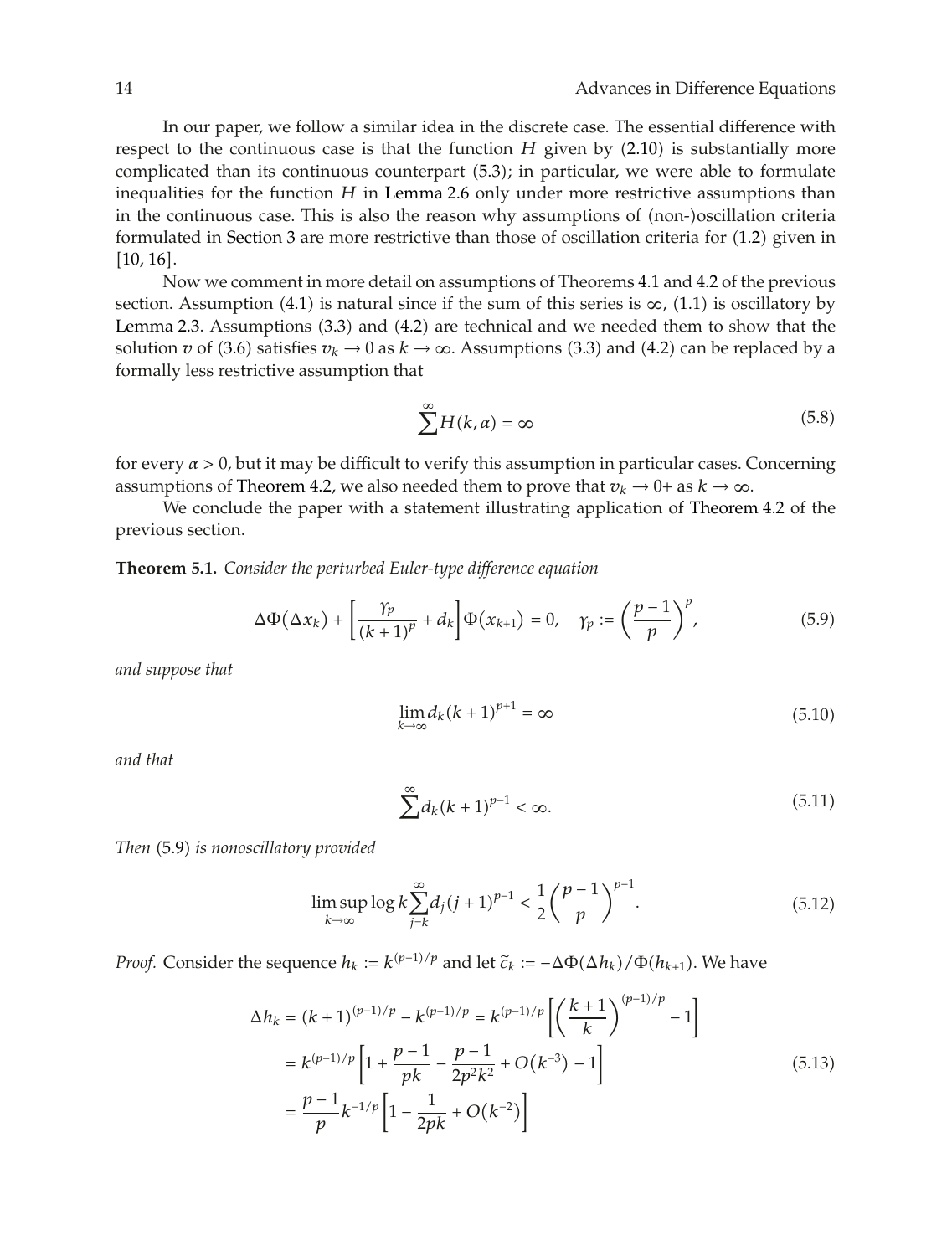## O. Došlý and S. Fišnarová <sup>15</sup>

as  $k \to \infty$ ; hence

$$
\Phi(\Delta h_k) = \left(\frac{p-1}{p}\right)^{p-1} k^{-(p-1)/p} \left[1 - \frac{p-1}{2pk} + O(k^{-2})\right],\tag{5.14}
$$

and using the fact that  $k^{-1} = (k + 1)^{-1} + O((k + 1)^{-2})$  as  $k \to \infty$ , we have

$$
\Delta \Phi(\Delta h_k) = \left(\frac{p-1}{p}\right)^{p-1} \left\{ \left[ (k+1)^{-(p-1)/p} - k^{-(p-1)/p} \right] - \frac{p-1}{2p} \left[ (k+1)^{-2+1/p} - k^{-2+1/p} \right] \right\} + \Delta O(k^{-3+1/p})
$$
  
\n
$$
= \left(\frac{p-1}{p}\right)^{p-1} \left\{ (k+1)^{-(p-1)/p} \left[ 1 - \left(\frac{k+1}{k}\right)^{(p-1)/p} \right] - \frac{p-1}{2p} (k+1)^{-2+1/p} \left[ 1 - \left(\frac{k+1}{k}\right)^{2-1/p} \right] \right\} + O((k+1)^{-3+1/p})
$$
  
\n
$$
= -\left(\frac{p-1}{p}\right)^p (k+1)^{-2+1/p} + O((k+1)^{-3+1/p}).
$$
\n(5.15)

Consequently,

$$
\tilde{c}_k = -\frac{\Delta \Phi(\Delta h_k)}{\Phi(h_{k+1})} = \frac{\gamma_p}{(k+1)^p} + O((k+1)^{-p-1}).
$$
\n(5.16)

To prove that (5.9) is nonoscillatory, we apply Theorem 4.2 with

$$
c_k = \frac{\gamma_p}{(k+1)^p} + d_k \tag{5.17}
$$

and  $\tilde{c}_k$  given by (5.16). The term  $O((k + 1)^{-p-1})$  is of the form  $a_k(k + 1)^{-p-1}$ , where  $a_k$  is a hounded sequence so we have bounded sequence; so we have

$$
c_k - \tilde{c}_k = d_k - \frac{a_k}{(k+1)^{p+1}} > 0
$$
\n(5.18)

because of  $(5.10)$ . Condition  $(4.1)$  is also satisfied since from  $(5.11)$  we have that the series

$$
\sum^{\infty} (c_k - \tilde{c}_k) h_{k+1}^p = \sum^{\infty} \left[ d_k (k+1)^{p-1} - \frac{a_k}{(k+1)^2} \right]
$$
(5.19)

is convergent.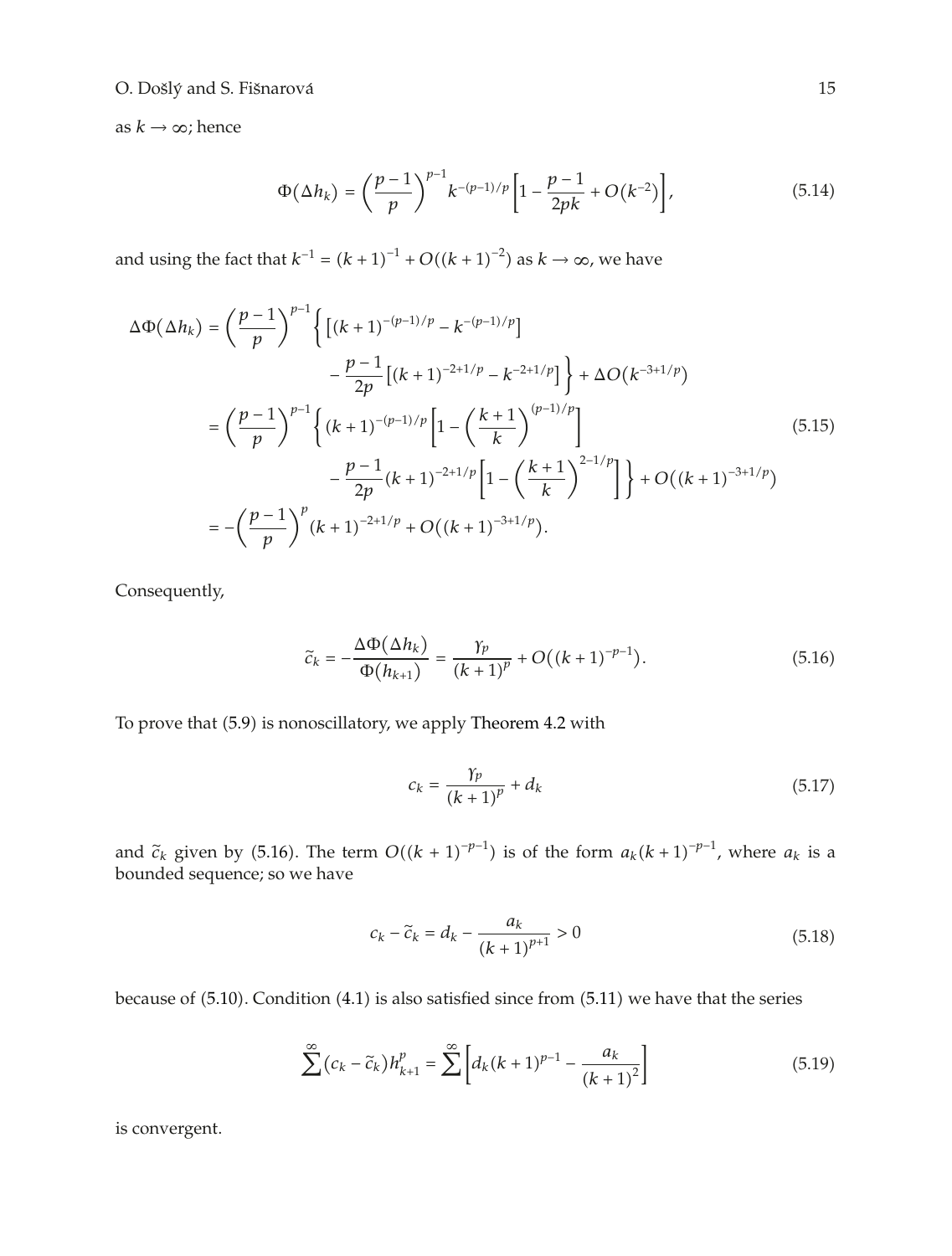Concerning assumptions  $(3.3)$  and  $(4.29)$ ,

$$
h_k h_{k+1} (\Delta h_k)^{p-2} = k^{(p-1)/p} (k+1)^{(p-1)/p} \left(\frac{p-1}{p}\right)^{p-2} k^{-(p-2)/p} (1+O(k^{-1})) \tag{5.20}
$$

$$
= \left(\frac{p-1}{p}\right)^{p-2} k \left(1 + O(k^{-1})\right) \tag{5.21}
$$

and similarly

$$
G_k = h_k \Phi(\Delta h_k) = \left(\frac{p-1}{p}\right)^{p-1} (1 + O(k^{-1})) \tag{5.22}
$$

as  $k \to \infty$ . This means that both (3.3) and (4.29) are satisfied. Moreover, by a routine computation, one finds (using the discrete l'Hospital rule; see, e.g., [20, page 29]) that

$$
\lim_{k \to \infty} \frac{\sum_{j=1}^{k-1} (1/j)}{\log k} = 1.
$$
\n(5.23)

Now, if (5.12) holds, there exists  $\varepsilon > 0$  such that

$$
\limsup_{k \to \infty} \log k \sum_{j=k}^{\infty} d_j (j+1)^{p-1} < \frac{1}{2(1+\varepsilon)} \left(\frac{p-1}{p}\right)^{p-1} = \frac{1}{2q(1+\varepsilon)} \left(\frac{p-1}{p}\right)^{p-2}.\tag{5.24}
$$

This means that

$$
\limsup_{k \to \infty} \log k \frac{q}{2} \left( \frac{p}{p-1} \right)^{p-2} \sum_{j=k}^{\infty} (1+\varepsilon) C_j < \frac{1}{4},\tag{5.25}
$$

where *C* is given by (1.9) with  $h_k = k^{(p-1)/p}$ . Then using (5.21) and (5.23) (with *R* given by  $(1.9)$ , we have

$$
\limsup_{k \to \infty} \left( \sum_{j=k}^{k-1} R_j^{-1} \right) \left( \sum_{j=k}^{\infty} (1+\varepsilon) C_j \right) < \frac{1}{4}.\tag{5.26}
$$

This implies, by Lemma 2.4, that (4.30) is nonoscillatory and the statement follows from Theorem 4.2.  $\Box$ 

*Remark 5.2.* (i) We conjecture that (5.9) is oscillatory (under (5.10) and (5.11)) provided

$$
\liminf_{k \to \infty} \log k \sum_{j=k}^{\infty} d_j (j+1)^{p-1} > \frac{1}{2} \left( \frac{p-1}{p} \right)^{p-1}.
$$
 (5.27)

The proof of this conjecture could follow essentially the same line as that of the previous theorem, with the only difference that Theorem 4.1 instead of Theorem 4.2 is used (and, of course, (2.7) is used instead of (2.8)). However, Theorem 4.1 needs *h* to be the *recessive solution* of the equation

$$
\Delta \Phi(\Delta x_k) + \tilde{c}_k \Phi(x_{k+1}) = 0 \tag{5.28}
$$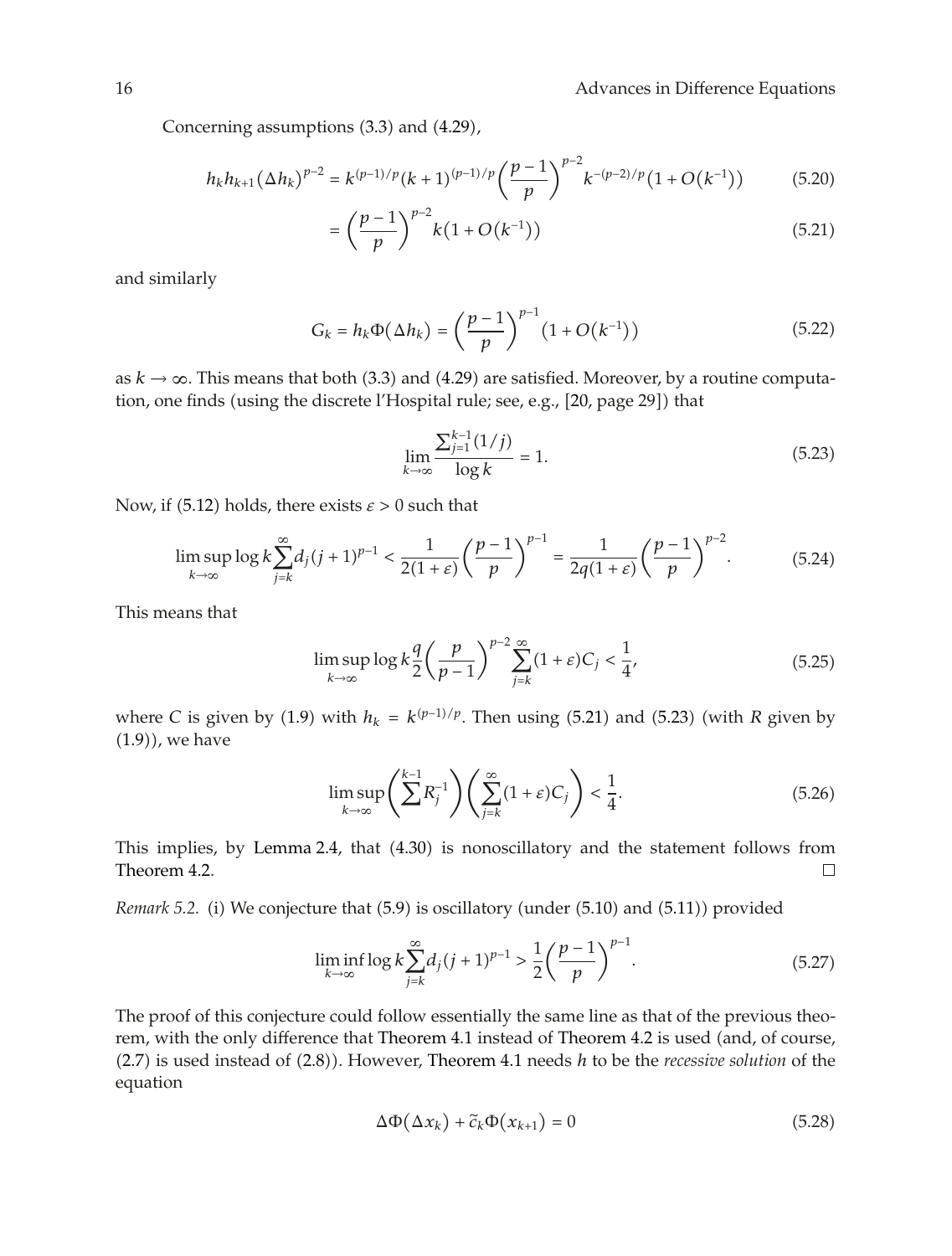with  $\tilde{c}_k$  given by (5.16), and in contrast to the continuous case (see [18, 21–23]), a suitable<br>cummation characterization of the recessive solution is not known yet (pote that the results summation characterization of the recessive solution is not known yet (note that the results of [24] do not apply to our case); so we are not able to prove that  $h_k = k^{(p-1)/p}$  is really the recessive solution of  $(5.28)$  with  $\tilde{c}$  given by  $(5.16)$ . Moreover, we conjecture that condition  $(4.2)$ in Theorem 4.1 can be replaced by the weaker condition  $(4.29)$ .

ii A typical equation to which the previous theorem applies is the Riemann-Weber-type difference equation

$$
\Delta(\Phi(\Delta x_k)) + \left[\frac{\gamma_p}{(k+1)^p} + \frac{\lambda}{(k+1)^p \log^2(k+1)}\right] \Phi(x_{k+1}) = 0.
$$
 (5.29)

By Theorem 4.2, this equation is nonoscillatory if  $\lambda < (1/2)((p-1)/p)^{p-1}$ .

(iii) The previous statement can be viewed as a partial extension of the (non-) oscillation criterion given in [25], where it is proved, among others, that the difference equation

$$
\Delta^2 x_k + \frac{1}{4k^2} \left[ 1 + \frac{1}{\log^2 k} + \dots + \frac{1}{\prod_{j=1}^{n-1} (\log_j k)^2} + \frac{\lambda}{\prod_{j=1}^n (\log_j k)^2} \right] x_{k+1} = 0,
$$
 (5.30)

where  $\log_0 k = k$ ,  $\log_i k = \log(\log_{i-1} k)$ ,  $j = 1, ..., n$ , is oscillatory if  $\lambda > 1$  and nonoscillatory if  $\lambda$  < 1.

## **Acknowledgments**

The research is supported by Grant no. 201/07/0145 of the Czech Grant Agency of the Czech Republic and the Research Project no. MSM0022162409 of the Czech Ministry of Education.

## **References**

- 1 R. P. Agarwal, S. R. Grace, and D. O'Regan, *Oscillation Theory of Linear, Half-Linear, Superlinear and Sublinear Dynamic Equations*, Kluwer Academic, Dordrecht, The Netherlands, 2002.
- [2] O. Došlý and P. Řehák, Half-Linear Differential Equations, vol. 202 of North-Holland Mathematics Studies, Elsevier, Amsterdam, The Netherlands, 2005.
- [3] P. Řehák, "Hartman-wintner type lemma, oscillation, and conjugacy criteria for half-linear difference equations," *Journal of Mathematical Analysis and Applications*, vol. 252, no. 2, pp. 813–827, 2000.
- [4] P. Řehák, "Oscillatory properties of second order half-linear difference equations," Czechoslovak Math*ematical Journal, vol.* 51(126), no. 2, pp. 303-321, 2001.
- [5] P. Řehák, "Generalized discrete Riccati equation and oscillation of half-linear difference equations," *Mathematical and Computer Modelling*, vol. 34, no. 3-4, pp. 257–269, 2001.
- [6] P Řehák, "Oscillation criteria for second order half-linear difference equations," *Journal of Difference Equations and Applications*, vol. 7, no. 4, pp. 483–505, 2001.
- [7] P. Řehák, "Oscillation and nonoscillation criteria for second order linear difference equations," Fasci*culi Mathematici*, no. 31, pp. 71–89, 2001.
- 8 R. P. Agarwal, M. Bohner, S. R. Grace, and D. O'Regan, *Discrete Oscillation Theory*, Hindawi, New York, NY, USA, 2005.
- [9] Á. Elbert and A. Schneider, "Perturbations of the half-linear Euler differential equation," Results in *Mathematics*, vol. 37, no. 1-2, pp. 56–83, 2000.
- [10] O. Došlý and A. Lomtatidze, "Oscillation and nonoscillation criteria for half-linear second order differential equations," *Hiroshima Mathematical Journal*, vol. 36, no. 2, pp. 203–219, 2006.
- [11] O. Došlý and M. Ünal, "Half-linear differential equations: linearization technique and its application," *Journal of Mathematical Analysis and Applications*, vol. 335, no. 1, pp. 450–460, 2007.